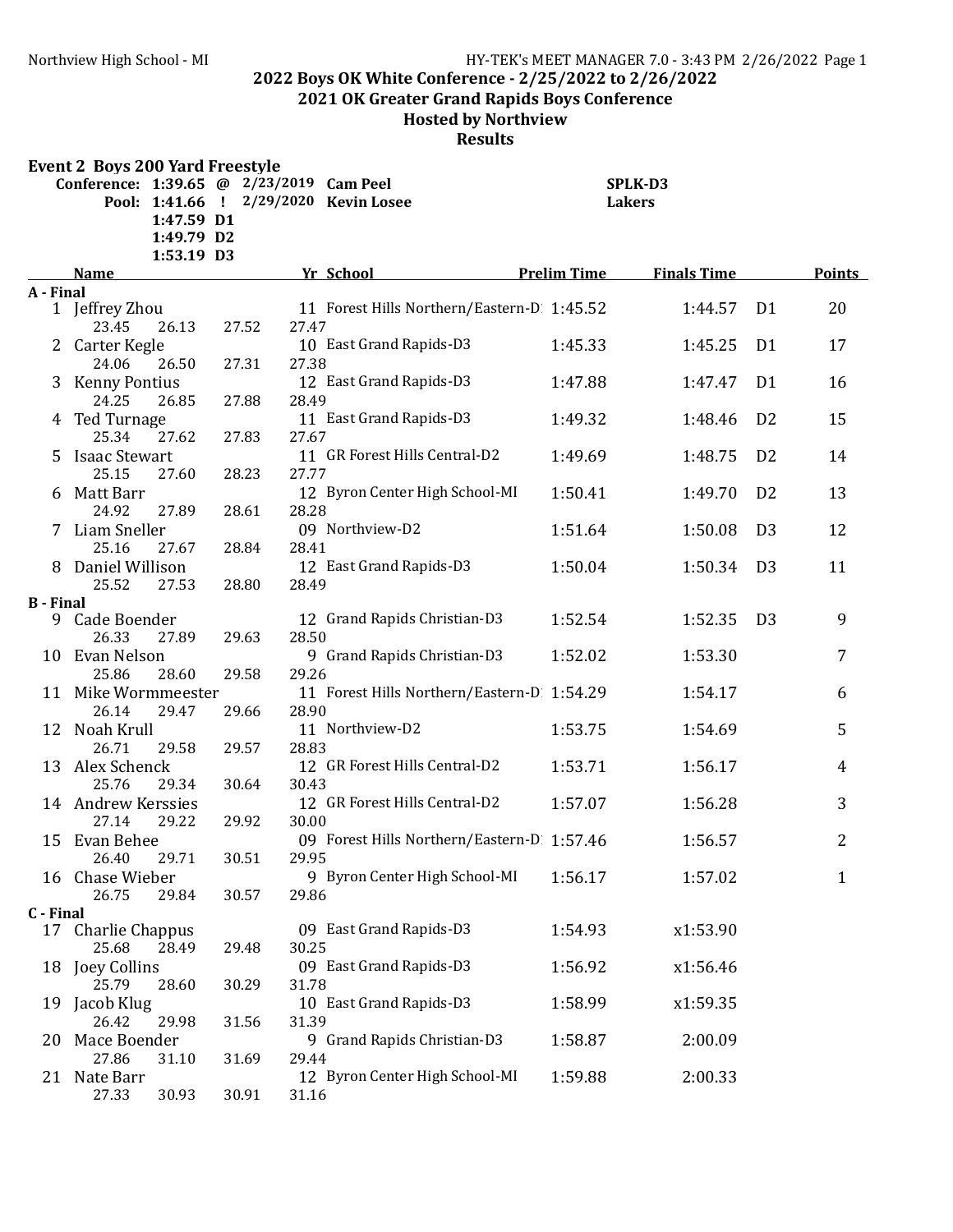2021 OK Greater Grand Rapids Boys Conference

Hosted by Northview

|    | C - Final  (Event 2 Boys 200 Yard Freestyle) |            |       |       |                                            |                    |                    |     |        |
|----|----------------------------------------------|------------|-------|-------|--------------------------------------------|--------------------|--------------------|-----|--------|
|    | <b>Name</b>                                  |            |       |       | Yr School                                  | <b>Prelim Time</b> | <b>Finals Time</b> |     | Points |
|    | 22 Andrew Hill                               |            |       |       | 10 Byron Center High School-MI             | 1:58.54            | 2:00.95            |     |        |
|    | 27.16                                        | 30.84      | 31.86 | 31.09 |                                            |                    |                    |     |        |
| 23 | Noah Howe                                    |            |       |       | 12 Northview-D2                            | 2:01.79            | 2:02.55            |     |        |
|    | 28.72                                        | 30.94      | 31.65 | 31.24 |                                            |                    |                    |     |        |
|    | 24 Eli Bostelaar                             |            |       |       | 11 Byron Center High School-MI             | 2:02.48            | x2:05.24           |     |        |
|    | 27.70                                        | 32.51      | 32.51 | 32.52 |                                            |                    |                    |     |        |
|    | <b>Event 2 Boys 200 Yard Freestyle</b>       |            |       |       |                                            |                    |                    |     |        |
|    | Conference: 1:39.65 @ 2/23/2019 Cam Peel     |            |       |       |                                            |                    | SPLK-D3            |     |        |
|    |                                              |            |       |       | Pool: 1:41.66 ! 2/29/2020 Kevin Losee      |                    | <b>Lakers</b>      |     |        |
|    |                                              | 1:47.59 D1 |       |       |                                            |                    |                    |     |        |
|    |                                              | 1:49.79 D2 |       |       |                                            |                    |                    |     |        |
|    |                                              | 1:53.19 D3 |       |       |                                            |                    |                    |     |        |
|    | <b>Name</b>                                  |            |       |       | Yr School                                  | <b>Seed Time</b>   | <b>Prelim Time</b> |     |        |
|    | <b>Preliminaries</b>                         |            |       |       |                                            |                    |                    |     |        |
|    | 1 Carter Kegle                               |            |       |       | 10 East Grand Rapids-D3                    | 1:46.78            | 1:45.33            | qD1 |        |
|    | 24.19                                        | 26.51      | 27.47 | 27.16 |                                            |                    |                    |     |        |
|    | 2 Jeffrey Zhou                               |            |       |       | 11 Forest Hills Northern/Eastern-D 1:46.80 |                    | 1:45.52            | qD1 |        |
|    | 23.96                                        | 26.37      | 27.45 | 27.74 |                                            |                    |                    |     |        |
| 3  | <b>Kenny Pontius</b>                         |            |       |       | 12 East Grand Rapids-D3                    | 1:49.00            | 1:47.88            | qD2 |        |
|    | 24.69                                        | 27.12      | 27.63 | 28.44 |                                            |                    |                    |     |        |
| 4  | <b>Ted Turnage</b>                           |            |       |       | 11 East Grand Rapids-D3                    | 1:51.72            | 1:49.32            | qD2 |        |
|    | 25.73                                        | 27.89      | 27.87 | 27.83 |                                            |                    |                    |     |        |
| 5  | <b>Isaac Stewart</b>                         |            |       |       | 11 GR Forest Hills Central-D2              | 1:50.90            | 1:49.69            | qD2 |        |
|    | 25.31                                        | 27.46      | 28.98 | 27.94 |                                            |                    |                    |     |        |
|    | Daniel Willison                              |            |       |       | 12 East Grand Rapids-D3                    | 1:59.52            | 1:50.04            | qD3 |        |
|    | 24.96                                        | 27.78      | 28.35 | 28.95 |                                            |                    |                    |     |        |
| 7  | Matt Barr                                    |            |       |       | 12 Byron Center High School-MI             | 1:54.12            | 1:50.41            | qD3 |        |
|    | 25.63                                        | 28.45      | 28.71 | 27.62 |                                            |                    |                    |     |        |
| 8  | Liam Sneller                                 |            |       |       | 09 Northview-D2                            | 1:51.01            | 1:51.64            | qD3 |        |
|    | 25.60                                        | 28.49      | 29.24 | 28.31 |                                            |                    |                    |     |        |
| 9  | Evan Nelson                                  |            |       |       | 9 Grand Rapids Christian-D3                | 1:55.28            | 1:52.02            | qD3 |        |
|    | 25.64                                        | 27.93      | 29.05 | 29.40 |                                            |                    |                    |     |        |
|    | 10 Cade Boender                              |            |       |       | 12 Grand Rapids Christian-D3               | 1:52.65            | 1:52.54            | qD3 |        |
|    | 25.56                                        | 28.10      | 29.69 | 29.19 |                                            |                    |                    |     |        |
|    | 11 Alex Schenck                              |            |       |       | 12 GR Forest Hills Central-D2              | 1:58.69            | 1:53.71            | q   |        |
|    | 25.43                                        | 28.66      | 29.90 | 29.72 |                                            |                    |                    |     |        |
| 12 | Noah Krull                                   |            |       |       | 11 Northview-D2                            | 1:56.18            | 1:53.75            | q   |        |
|    | 25.93                                        | 28.56      | 29.85 | 29.41 | 11 Forest Hills Northern/Eastern-D 1:58.98 |                    |                    |     |        |
| 13 | Mike Wormmeester                             |            |       |       |                                            |                    | 1:54.29            | q   |        |
|    | 26.52                                        | 29.34      | 29.25 | 29.18 | 09 East Grand Rapids-D3                    |                    |                    |     |        |
|    | 14 Charlie Chappus                           |            |       |       |                                            | 1:56.99            | 1:54.93            | q   |        |
|    | 25.56                                        | 28.68      | 30.20 | 30.49 | 9 Byron Center High School-MI              |                    |                    |     |        |
| 15 | Chase Wieber<br>26.42                        |            |       | 29.74 |                                            | 2:01.29            | 1:56.17            | q   |        |
|    |                                              | 29.50      | 30.51 |       | 09 East Grand Rapids-D3                    | 1:58.13            |                    |     |        |
| 16 | Joey Collins<br>26.08                        | 29.09      |       |       |                                            |                    | 1:56.92            | q   |        |
|    |                                              |            | 30.43 | 31.32 |                                            |                    |                    |     |        |
|    | 17 Andrew Kerssies                           |            |       |       | 12 GR Forest Hills Central-D2              | 1:59.86            | 1:57.07            | q   |        |
|    | 27.04                                        | 29.18      | 30.34 | 30.51 | 09 Forest Hills Northern/Eastern-D 1:58.89 |                    |                    |     |        |
| 18 | Evan Behee                                   |            |       |       |                                            |                    | 1:57.46            | q   |        |
|    | 26.77                                        | 29.39      | 30.77 | 30.53 |                                            |                    |                    |     |        |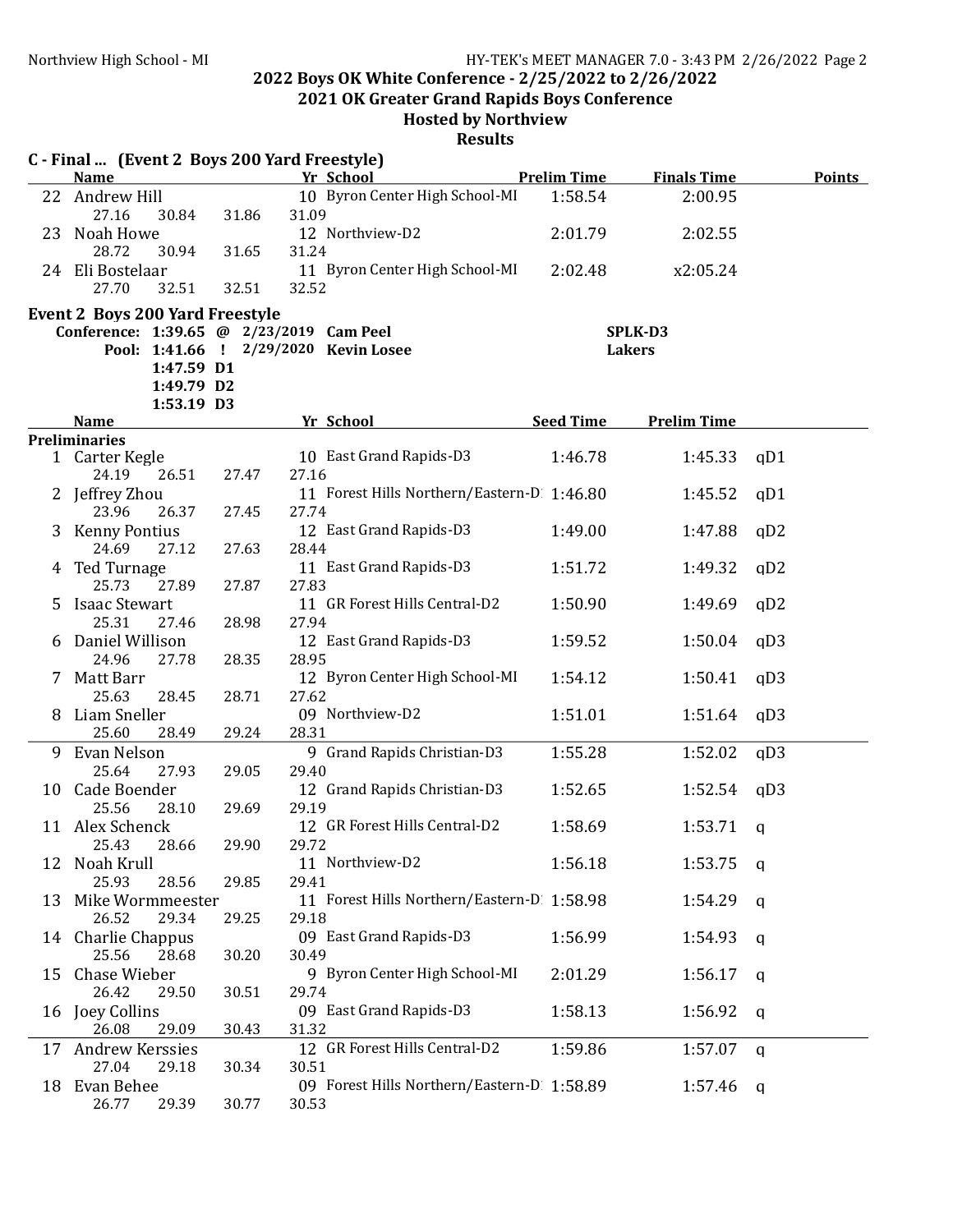2021 OK Greater Grand Rapids Boys Conference

#### Hosted by Northview

|           |                                      |       | Preliminaries  (Event 2 Boys 200 Yard Freestyle)                          |                           |                    |                |               |
|-----------|--------------------------------------|-------|---------------------------------------------------------------------------|---------------------------|--------------------|----------------|---------------|
|           | <b>Name</b>                          |       | Yr School                                                                 | <b>Seed Time</b>          | <b>Prelim Time</b> |                |               |
|           | 19 Andrew Hill<br>27.20<br>29.70     | 30.88 | 10 Byron Center High School-MI<br>30.76                                   | 2:00.98                   | 1:58.54            | $\mathbf{q}$   |               |
| 20        | Mace Boender<br>27.19<br>30.13       | 31.21 | 9 Grand Rapids Christian-D3<br>30.34                                      | 2:01.35                   | 1:58.87            | q              |               |
|           | 21 Jacob Klug                        |       | 10 East Grand Rapids-D3                                                   | 2:07.34                   | 1:58.99            | $\mathbf q$    |               |
|           | 26.73<br>29.60<br>22 Nate Barr       | 31.15 | 31.51<br>12 Byron Center High School-MI                                   | 1:59.36                   | 1:59.88            | $\mathbf q$    |               |
|           | 26.97<br>30.19<br>23 Noah Howe       | 31.30 | 31.42<br>12 Northview-D2                                                  | 2:09.79                   | 2:01.79            | $\mathbf q$    |               |
|           | 28.29<br>30.78                       | 31.38 | 31.34                                                                     |                           |                    |                |               |
|           | 24 Eli Bostelaar<br>27.75<br>30.94   | 32.17 | 11 Byron Center High School-MI<br>31.62                                   | 2:07.22                   | 2:02.48            | q              |               |
|           | 25 Wayne He<br>27.55<br>31.36        | 32.06 | 12 Forest Hills Northern/Eastern-D 2:05.76<br>32.67                       |                           | 2:03.64            |                |               |
|           | 26 Vishal Amarnath<br>27.58<br>31.09 | 32.90 | 12 Forest Hills Northern/Eastern-D 2:03.64<br>33.26                       |                           | 2:04.83            |                |               |
|           | 27 Jacob Sanford                     |       | 09 GR Forest Hills Central-D2                                             | 2:09.06                   | 2:06.09            |                |               |
|           | 28.34<br>31.49                       | 33.15 | 33.11                                                                     |                           |                    |                |               |
|           | 28 Jared Neuhaus<br>26.50<br>30.50   | 33.78 | 12 Forest Hills Northern/Eastern-D 2:09.95<br>36.40                       |                           | 2:07.18            |                |               |
|           | 29 Zach Ruffer<br>29.30<br>31.71     | 33.09 | 09 GR Forest Hills Central-D2<br>33.22                                    | 2:11.69                   | 2:07.32            |                |               |
|           | 30 George Samra                      |       | 12 East Grand Rapids-D3                                                   | 2:17.34                   | 2:08.35            |                |               |
|           | 29.39<br>32.67<br>31 Lucas Greer     | 33.47 | 32.82<br>12 Northview-D2                                                  | 2:14.96                   | 2:11.49            |                |               |
|           | 28.84<br>32.67<br>32 Ethan Chalmers  | 34.83 | 35.15<br>09 Northview-D2                                                  | 2:27.39                   | 2:12.15            |                |               |
|           | 30.16<br>33.52                       | 34.54 | 33.93                                                                     |                           |                    |                |               |
|           | 33 Will Roggenbaum<br>29.45<br>33.13 | 36.49 | 10 Northview-D2<br>36.81                                                  | 2:15.75                   | 2:15.88            |                |               |
|           | 34 Jackson Force<br>30.91<br>33.60   | 36.00 | 12 Northview-D2<br>37.46                                                  | 2:25.75                   | 2:17.97            |                |               |
|           | 35 Luke Rowland                      |       | 11 Grand Rapids Christian-D3                                              | 2:26.52                   | 2:24.12            |                |               |
|           | 30.38<br>36.48<br>36 Peter Kuperus   | 39.35 | 37.91<br>10 Grand Rapids Christian-D3                                     | 2:31.99                   | 2:27.35            |                |               |
|           | 32.37<br>36.91                       | 39.45 | 38.62<br>09 Northview-D2                                                  | 2:07.42                   | DQ                 |                |               |
|           | Alex Boynton<br>26.46<br>30.93       | 32.79 | 33.18                                                                     |                           |                    |                |               |
|           | <b>Event 3 Boys 200 Yard IM</b>      |       |                                                                           |                           |                    |                |               |
|           | Pool: 1:55.65 !                      |       | Conference: 1:53.44 @ 2/27/2016 Christian Bart<br>3/12/2021 Jacob Haaksma | <b>EGR</b><br><b>GRCH</b> |                    |                |               |
|           | 2:02.49 D1                           |       |                                                                           |                           |                    |                |               |
|           | 2:03.79 D2<br>2:08.39 D3             |       |                                                                           |                           |                    |                |               |
|           | <b>Name</b>                          |       | Yr School                                                                 | <b>Prelim Time</b>        | <b>Finals Time</b> |                | <b>Points</b> |
| A - Final |                                      |       |                                                                           |                           |                    |                |               |
|           | 1 Michael Grover<br>24.72<br>31.40   | 32.60 | 12 Byron Center High School-MI<br>27.78                                   | 1:58.10                   | 1:56.50            | D <sub>1</sub> | 20            |
|           | Alex Richardson<br>24.87<br>30.95    | 33.65 | 11 Northview-D2<br>28.14                                                  | 1:58.13                   | 1:57.61            | D <sub>1</sub> | 17            |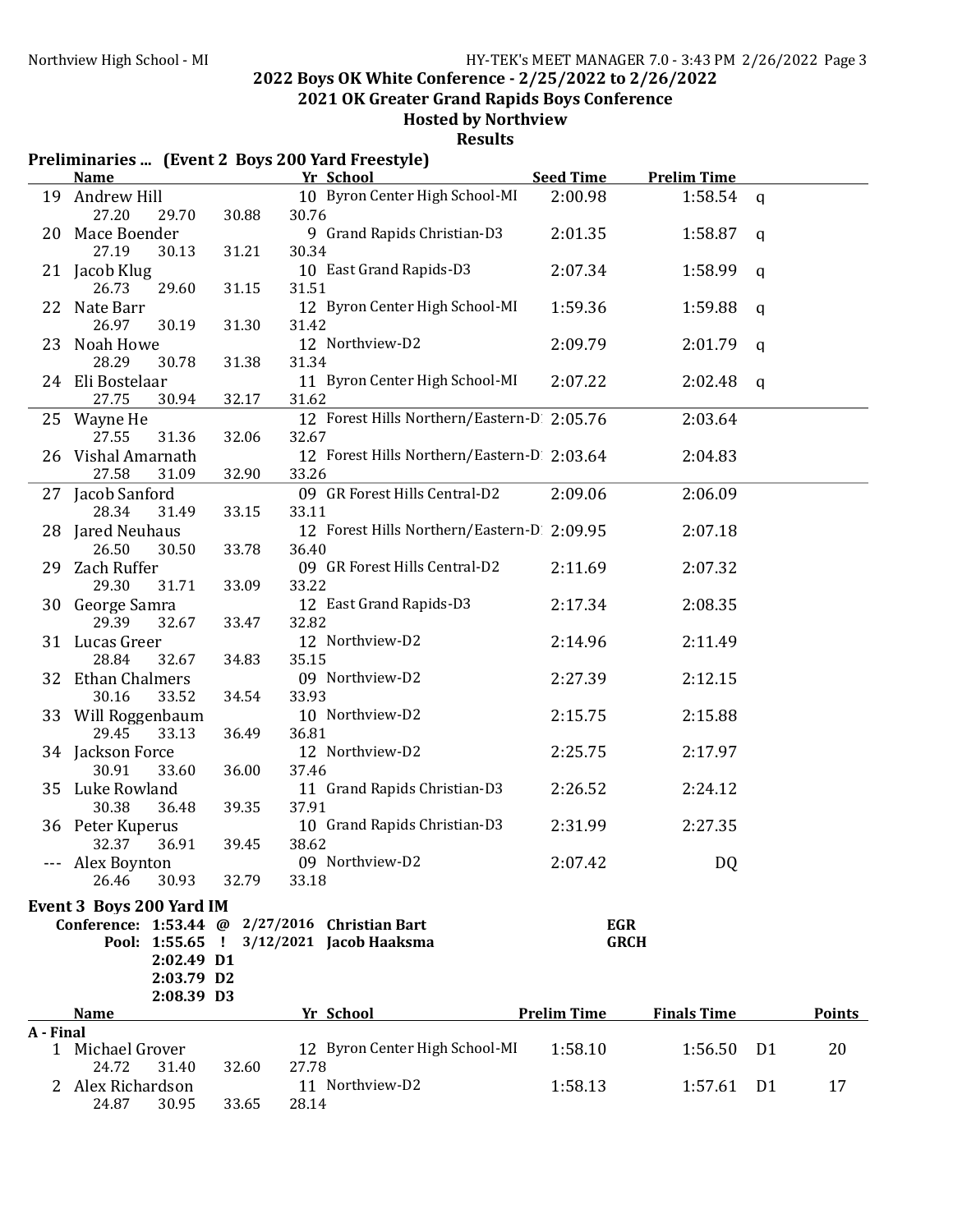2021 OK Greater Grand Rapids Boys Conference

#### Hosted by Northview

|                       | A - Final  (Event 3 Boys 200 Yard IM)  |       |                                                     |                    |                    |                |               |
|-----------------------|----------------------------------------|-------|-----------------------------------------------------|--------------------|--------------------|----------------|---------------|
|                       | <b>Name</b>                            |       | Yr School                                           | <b>Prelim Time</b> | <b>Finals Time</b> |                | <b>Points</b> |
|                       | 3 Logan McCahill<br>24.95<br>29.41     | 35.93 | 11 East Grand Rapids-D3<br>28.72                    | 2:00.26            | 1:59.01            | D <sub>1</sub> | 16            |
|                       | 4 Caleb Howe<br>25.83<br>31.13         | 33.88 | 10 Northview-D2<br>29.14                            | 2:05.84            | 1:59.98            | D <sub>1</sub> | 15            |
|                       | 5 Josh Krampe                          |       | 12 Forest Hills Northern/Eastern-D 2:02.94          |                    | 2:02.87            | D <sub>2</sub> | 14            |
|                       | 26.42<br>33.00<br>6 Reed Dixon         | 33.85 | 29.60<br>10 GR Forest Hills Central-D2              | 2:05.39            | 2:03.10            | D <sub>2</sub> | 13            |
|                       | 26.33<br>30.23<br>7 Micah Spitzley     | 37.62 | 28.92<br>10 East Grand Rapids-D3                    | 2:03.28            | 2:03.84            | D <sub>3</sub> | 12            |
|                       | 26.59<br>30.68<br>8 Colton Standorf    | 36.31 | 30.26<br>9 Byron Center High School-MI              | 2:05.03            | 2:04.45            | D <sub>3</sub> | 11            |
|                       | 25.65<br>33.41                         | 35.01 | 30.38                                               |                    |                    |                |               |
| <b>B</b> - Final<br>9 | <b>Ben Tuthill</b>                     |       | 11 Forest Hills Northern/Eastern-D 2:06.69          |                    |                    | D <sub>3</sub> |               |
|                       | 26.24<br>32.70                         | 37.45 | 29.09                                               |                    | 2:05.48            |                | 9             |
|                       | 10 Niklas Luehmann<br>26.42<br>33.91   | 34.95 | 09 Forest Hills Northern/Eastern-D 2:05.92<br>30.32 |                    | 2:05.60            | D <sub>3</sub> | 7             |
|                       | 11 Max O'Grady<br>25.58<br>31.83       | 39.45 | 10 Grand Rapids Christian-D3<br>29.07               | 2:07.06            | 2:05.93            | D <sub>3</sub> | 6             |
|                       | 12 Sam Yeager<br>26.41<br>34.01        | 35.93 | 12 GR Forest Hills Central-D2<br>30.14              | 2:06.24            | 2:06.49            | D <sub>3</sub> | 5             |
|                       | 13 Ethan Smith<br>27.26<br>35.36       | 38.47 | 12 Byron Center High School-MI<br>31.20             | 2:15.51            | 2:12.29            |                | 4             |
|                       | 14 Nathan Rose<br>27.75<br>33.92       | 38.65 | 11 East Grand Rapids-D3<br>32.12                    | 2:15.41            | 2:12.44            |                | 3             |
|                       | 15 Cole Mitchell<br>28.24<br>33.39     | 43.27 | 10 Byron Center High School-MI<br>32.85             | 2:19.72            | 2:17.75            |                | 2             |
|                       | 16 Austin Dekok<br>27.60<br>35.25      | 44.70 | 11 Forest Hills Northern/Eastern-D 2:18.98<br>32.46 |                    | 2:20.01            |                | $\mathbf{1}$  |
| C - Final             |                                        |       |                                                     |                    |                    |                |               |
|                       | 17 Griffin Damuth                      |       | 09 Northview-D2                                     | 2:22.39            | 2:22.28            |                |               |
|                       | 38.57<br>31.56                         | 40.42 | 31.73                                               |                    |                    |                |               |
|                       | 18 Rushell Amarnath<br>29.60<br>36.92  | 44.30 | 09 Forest Hills Northern/Eastern-D 2:27.67<br>34.20 |                    | x2:25.02           |                |               |
| 19                    | <b>Brody Dunnill</b><br>34.62<br>40.59 | 44.64 | 9 Byron Center High School-MI<br>35.17              | 2:35.06            | x2:35.02           |                |               |
|                       |                                        |       |                                                     |                    |                    |                |               |
|                       | Event 3 Boys 200 Yard IM               |       | Conference: 1:53.44 @ 2/27/2016 Christian Bart      | <b>EGR</b>         |                    |                |               |
|                       | Pool: 1:55.65 !                        |       | 3/12/2021 Jacob Haaksma                             | <b>GRCH</b>        |                    |                |               |
|                       | 2:02.49 D1                             |       |                                                     |                    |                    |                |               |
|                       | 2:03.79 D2                             |       |                                                     |                    |                    |                |               |
|                       | 2:08.39 D3                             |       |                                                     |                    |                    |                |               |
|                       | <b>Name</b>                            |       | Yr School                                           | <b>Seed Time</b>   | <b>Prelim Time</b> |                |               |
|                       | <b>Preliminaries</b>                   |       |                                                     |                    |                    |                |               |
|                       | 1 Michael Grover<br>25.07<br>31.32     | 33.32 | 12 Byron Center High School-MI<br>28.39             | 1:57.57            | 1:58.10            | qD1            |               |
|                       | Alex Richardson<br>24.61<br>30.64      | 33.89 | 11 Northview-D2<br>28.99                            | 1:59.42            | 1:58.13            | qD1            |               |
| 3                     | Logan McCahill<br>24.96<br>29.22       | 36.16 | 11 East Grand Rapids-D3<br>29.92                    | 2:00.15            | 2:00.26            | qD1            |               |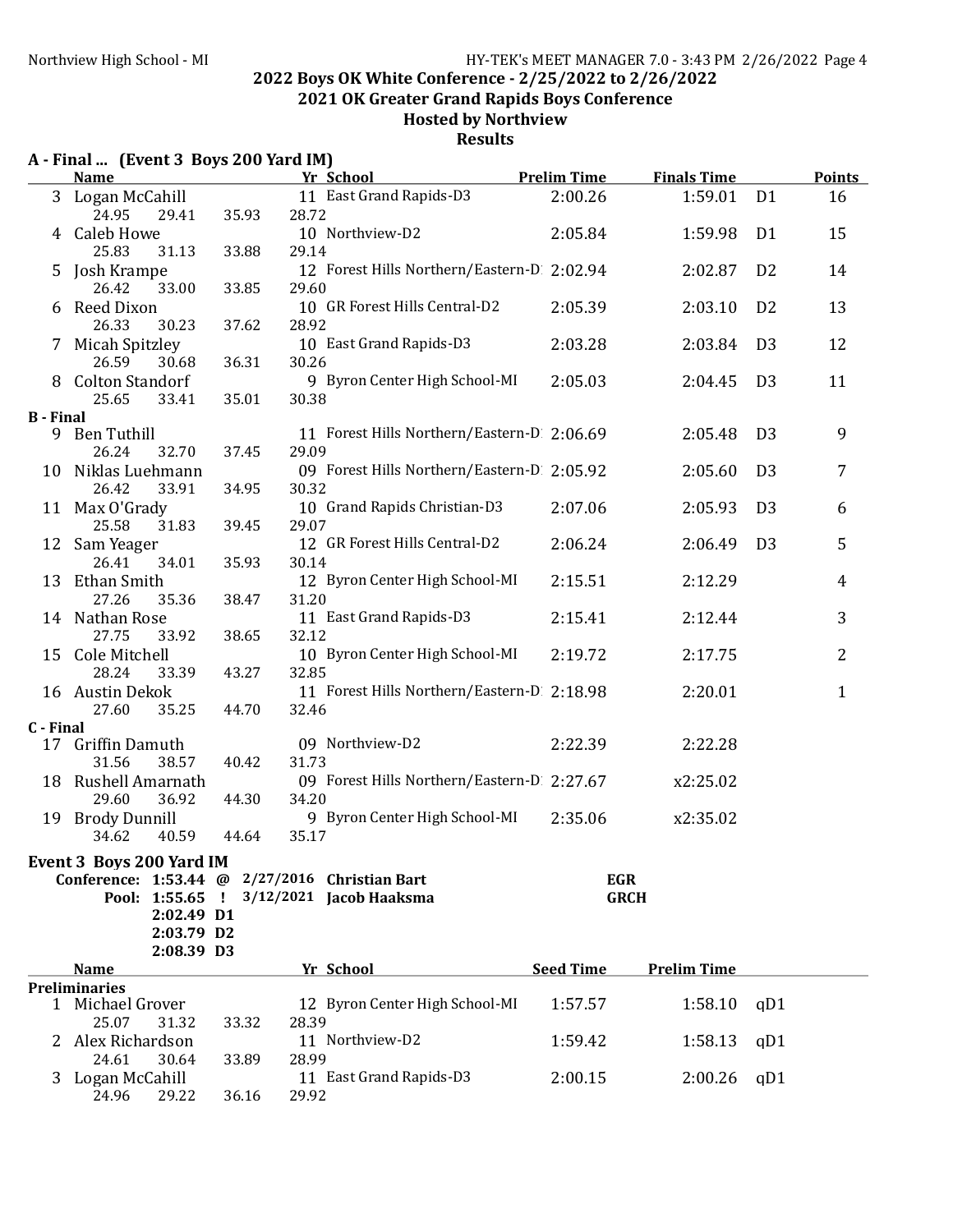2021 OK Greater Grand Rapids Boys Conference

#### Hosted by Northview

| <b>Name</b><br>Yr School<br><b>Seed Time</b><br><b>Prelim Time</b><br>12 Forest Hills Northern/Eastern-D 2:07.72<br>4 Josh Krampe<br>26.36<br>32.19<br>34.99<br>29.40<br>10 East Grand Rapids-D3<br>2:02.37<br>Micah Spitzley<br>5<br>26.48<br>30.03<br>30.31<br>36.46<br>9 Byron Center High School-MI<br><b>Colton Standorf</b><br>2:07.62<br>6<br>26.73<br>29.45<br>33.96<br>34.89<br>10 GR Forest Hills Central-D2<br>Reed Dixon<br>2:06.95<br>7<br>26.27<br>30.55<br>38.52<br>30.05<br>8 Caleb Howe<br>10 Northview-D2<br>2:07.32<br>31.49<br>25.42<br>32.46<br>36.47<br>09 Forest Hills Northern/Eastern-D 2:12.39<br>9 Niklas Luehmann<br>26.70<br>29.66<br>34.76<br>34.80<br>12 GR Forest Hills Central-D2<br>2:10.97<br>10 Sam Yeager | 2:02.94<br>qD2<br>2:03.28<br>qD2<br>2:05.03<br>qD3<br>2:05.39<br>qD3<br>2:05.84<br>qD3<br>2:05.92<br>qD3<br>2:06.24<br>qD3 |
|------------------------------------------------------------------------------------------------------------------------------------------------------------------------------------------------------------------------------------------------------------------------------------------------------------------------------------------------------------------------------------------------------------------------------------------------------------------------------------------------------------------------------------------------------------------------------------------------------------------------------------------------------------------------------------------------------------------------------------------------|----------------------------------------------------------------------------------------------------------------------------|
|                                                                                                                                                                                                                                                                                                                                                                                                                                                                                                                                                                                                                                                                                                                                                |                                                                                                                            |
|                                                                                                                                                                                                                                                                                                                                                                                                                                                                                                                                                                                                                                                                                                                                                |                                                                                                                            |
|                                                                                                                                                                                                                                                                                                                                                                                                                                                                                                                                                                                                                                                                                                                                                |                                                                                                                            |
|                                                                                                                                                                                                                                                                                                                                                                                                                                                                                                                                                                                                                                                                                                                                                |                                                                                                                            |
|                                                                                                                                                                                                                                                                                                                                                                                                                                                                                                                                                                                                                                                                                                                                                |                                                                                                                            |
|                                                                                                                                                                                                                                                                                                                                                                                                                                                                                                                                                                                                                                                                                                                                                |                                                                                                                            |
|                                                                                                                                                                                                                                                                                                                                                                                                                                                                                                                                                                                                                                                                                                                                                |                                                                                                                            |
|                                                                                                                                                                                                                                                                                                                                                                                                                                                                                                                                                                                                                                                                                                                                                |                                                                                                                            |
|                                                                                                                                                                                                                                                                                                                                                                                                                                                                                                                                                                                                                                                                                                                                                |                                                                                                                            |
|                                                                                                                                                                                                                                                                                                                                                                                                                                                                                                                                                                                                                                                                                                                                                |                                                                                                                            |
| 26.34<br>33.81<br>35.73<br>30.36                                                                                                                                                                                                                                                                                                                                                                                                                                                                                                                                                                                                                                                                                                               |                                                                                                                            |
| 11 Forest Hills Northern/Eastern-D 2:14.92<br>11 Ben Tuthill                                                                                                                                                                                                                                                                                                                                                                                                                                                                                                                                                                                                                                                                                   | 2:06.69<br>qD3                                                                                                             |
| 29.54<br>26.43<br>33.33<br>37.39                                                                                                                                                                                                                                                                                                                                                                                                                                                                                                                                                                                                                                                                                                               |                                                                                                                            |
| 10 Grand Rapids Christian-D3<br>12 Max O'Grady<br>2:10.89                                                                                                                                                                                                                                                                                                                                                                                                                                                                                                                                                                                                                                                                                      | 2:07.06<br>qD3                                                                                                             |
| 26.08<br>28.84<br>32.59<br>39.55                                                                                                                                                                                                                                                                                                                                                                                                                                                                                                                                                                                                                                                                                                               |                                                                                                                            |
| 11 East Grand Rapids-D3<br>13 Nathan Rose<br>2:19.05                                                                                                                                                                                                                                                                                                                                                                                                                                                                                                                                                                                                                                                                                           | 2:15.41<br>q                                                                                                               |
| 33.93<br>28.52<br>34.51<br>38.45                                                                                                                                                                                                                                                                                                                                                                                                                                                                                                                                                                                                                                                                                                               |                                                                                                                            |
| 12 Byron Center High School-MI<br>14 Ethan Smith<br>2:15.60                                                                                                                                                                                                                                                                                                                                                                                                                                                                                                                                                                                                                                                                                    | 2:15.51<br>q                                                                                                               |
| 31.31<br>27.40<br>38.75<br>38.05                                                                                                                                                                                                                                                                                                                                                                                                                                                                                                                                                                                                                                                                                                               |                                                                                                                            |
| 11 Forest Hills Northern/Eastern-D<br>2:23.01<br>15 Austin Dekok                                                                                                                                                                                                                                                                                                                                                                                                                                                                                                                                                                                                                                                                               | 2:18.98<br>$\mathsf{q}$                                                                                                    |
| 32.42<br>27.23<br>45.18<br>34.15                                                                                                                                                                                                                                                                                                                                                                                                                                                                                                                                                                                                                                                                                                               |                                                                                                                            |
| 10 Byron Center High School-MI<br>16 Cole Mitchell<br>2:24.41                                                                                                                                                                                                                                                                                                                                                                                                                                                                                                                                                                                                                                                                                  | 2:19.72                                                                                                                    |
| 45.70<br>33.19<br>27.76<br>33.07                                                                                                                                                                                                                                                                                                                                                                                                                                                                                                                                                                                                                                                                                                               | $\mathsf{q}$                                                                                                               |
| 09 Northview-D2                                                                                                                                                                                                                                                                                                                                                                                                                                                                                                                                                                                                                                                                                                                                |                                                                                                                            |
| 17 Griffin Damuth<br>2:27.30                                                                                                                                                                                                                                                                                                                                                                                                                                                                                                                                                                                                                                                                                                                   | 2:22.39<br>$\mathsf{q}$                                                                                                    |
| 40.31<br>32.36<br>31.34<br>38.38                                                                                                                                                                                                                                                                                                                                                                                                                                                                                                                                                                                                                                                                                                               |                                                                                                                            |
| 18 Rushell Amarnath<br>09 Forest Hills Northern/Eastern-D 2:28.84                                                                                                                                                                                                                                                                                                                                                                                                                                                                                                                                                                                                                                                                              | 2:27.67<br>$\mathsf{q}$                                                                                                    |
| 35.29<br>45.99<br>29.41<br>36.98                                                                                                                                                                                                                                                                                                                                                                                                                                                                                                                                                                                                                                                                                                               |                                                                                                                            |
| 9 Byron Center High School-MI<br>19 Brody Dunnill<br>2:46.08                                                                                                                                                                                                                                                                                                                                                                                                                                                                                                                                                                                                                                                                                   | 2:35.06<br>$\mathsf{q}$                                                                                                    |
| 36.16<br>34.10<br>45.58<br>39.22                                                                                                                                                                                                                                                                                                                                                                                                                                                                                                                                                                                                                                                                                                               |                                                                                                                            |
| <b>Event 4 Boys 50 Yard Freestyle</b>                                                                                                                                                                                                                                                                                                                                                                                                                                                                                                                                                                                                                                                                                                          |                                                                                                                            |
| 20.28 @ 2/23/2018 Henry Schutte<br><b>FHC</b><br>Conference:                                                                                                                                                                                                                                                                                                                                                                                                                                                                                                                                                                                                                                                                                   |                                                                                                                            |
| 20.28 ! 2/24/2018 Henry Schutte<br><b>GRFH</b><br>Pool:                                                                                                                                                                                                                                                                                                                                                                                                                                                                                                                                                                                                                                                                                        |                                                                                                                            |
| 22.39 D1                                                                                                                                                                                                                                                                                                                                                                                                                                                                                                                                                                                                                                                                                                                                       |                                                                                                                            |
| 22.59 D2                                                                                                                                                                                                                                                                                                                                                                                                                                                                                                                                                                                                                                                                                                                                       |                                                                                                                            |
| 22.99 D3                                                                                                                                                                                                                                                                                                                                                                                                                                                                                                                                                                                                                                                                                                                                       |                                                                                                                            |
| <b>Prelim Time</b><br><b>Finals Time</b><br>Yr School<br><b>Name</b>                                                                                                                                                                                                                                                                                                                                                                                                                                                                                                                                                                                                                                                                           | <b>Points</b>                                                                                                              |
| A - Final                                                                                                                                                                                                                                                                                                                                                                                                                                                                                                                                                                                                                                                                                                                                      |                                                                                                                            |
| 10 Grand Rapids Christian-D3<br>Ben Sytsma<br>21.62<br>$\mathbf{1}$                                                                                                                                                                                                                                                                                                                                                                                                                                                                                                                                                                                                                                                                            | 20<br>21.06<br>D <sub>1</sub>                                                                                              |
| Byron Center High School-MI<br>21.61<br>2<br><b>Austin Briggs</b><br>11                                                                                                                                                                                                                                                                                                                                                                                                                                                                                                                                                                                                                                                                        | 21.30<br>D <sub>1</sub><br>17                                                                                              |
| Grand Rapids Christian-D3<br><b>Ben Rusticus</b><br>21.62<br>3<br>12                                                                                                                                                                                                                                                                                                                                                                                                                                                                                                                                                                                                                                                                           | 21.65<br>D <sub>1</sub><br>16                                                                                              |
| Northview-D2<br>Aidan Rush<br>12<br>22.05<br>4                                                                                                                                                                                                                                                                                                                                                                                                                                                                                                                                                                                                                                                                                                 | 15<br>22.04<br>D <sub>1</sub>                                                                                              |
| Grand Rapids Christian-D3<br>Luke Foll<br>22.07<br>12<br>5                                                                                                                                                                                                                                                                                                                                                                                                                                                                                                                                                                                                                                                                                     | 22.25<br>D <sub>1</sub><br>14                                                                                              |
| Forest Hills Northern/Eastern-D<br>22.19<br>Jake Heemstra<br>10<br>6                                                                                                                                                                                                                                                                                                                                                                                                                                                                                                                                                                                                                                                                           | 22.51<br>D <sub>2</sub><br>13                                                                                              |
| <b>GR Forest Hills Central-D2</b><br>22.53<br>Benji Zorn<br>12<br>7                                                                                                                                                                                                                                                                                                                                                                                                                                                                                                                                                                                                                                                                            | 22.78<br>D <sub>3</sub><br>12                                                                                              |
| 12 Byron Center High School-MI<br>Nolan Kirkwood<br>22.33<br>8                                                                                                                                                                                                                                                                                                                                                                                                                                                                                                                                                                                                                                                                                 | 22.87<br>D <sub>3</sub><br>11                                                                                              |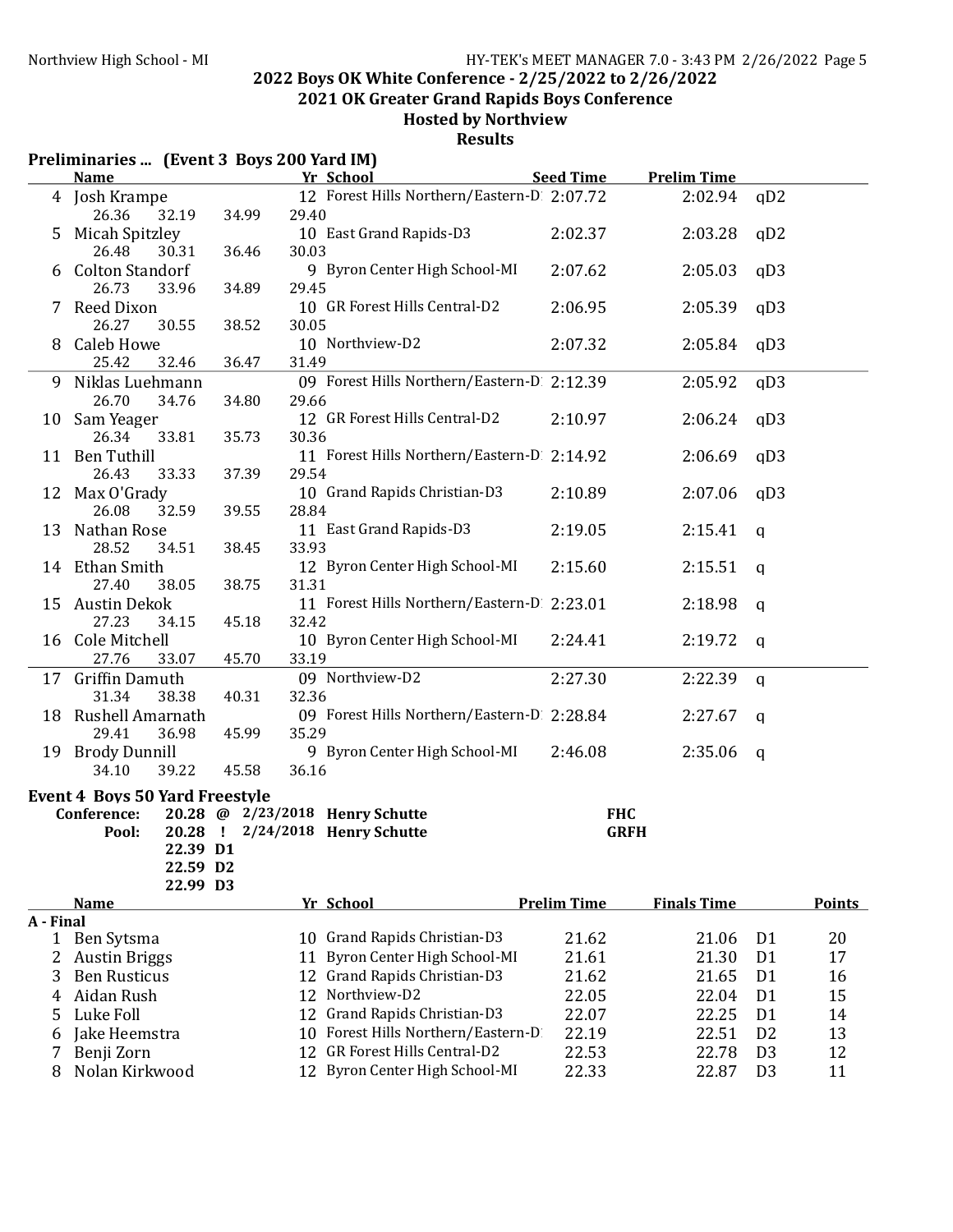#### Northview High School - MI **HY-TEK's MEET MANAGER 7.0 - 3:43 PM 2/26/2022** Page 6

# 2022 Boys OK White Conference - 2/25/2022 to 2/26/2022

2021 OK Greater Grand Rapids Boys Conference

#### Hosted by Northview

|                  | B - Final  (Event 4 Boys 50 Yard Freestyle) |    |                                                                      |                    |                    |                |                                            |  |  |  |  |  |
|------------------|---------------------------------------------|----|----------------------------------------------------------------------|--------------------|--------------------|----------------|--------------------------------------------|--|--|--|--|--|
|                  | <b>Name</b>                                 |    | Yr School                                                            | <b>Prelim Time</b> | <b>Finals Time</b> |                | <b>Points</b>                              |  |  |  |  |  |
| <b>B</b> - Final |                                             |    |                                                                      |                    |                    |                |                                            |  |  |  |  |  |
| 9                | Ben Rogala                                  |    | 11 GR Forest Hills Central-D2                                        | 22.60              | 22.63              | D <sub>3</sub> | 9                                          |  |  |  |  |  |
| 10               | Roman Kalaczinski                           |    | 12 GR Forest Hills Central-D2                                        | 23.31              | 23.42              |                | 7                                          |  |  |  |  |  |
| 11               | Cam Wolters                                 | 11 | Byron Center High School-MI                                          | 23.36              | 23.46              |                | 6                                          |  |  |  |  |  |
| 12               | Spencer Piela                               |    | 12 Northview-D2                                                      | 23.83              | 23.67              |                | 5                                          |  |  |  |  |  |
| 13               | Caleb Westhouse                             | 11 | Grand Rapids Christian-D3                                            | 24.00              | 23.68              |                | $\overline{4}$                             |  |  |  |  |  |
| 14               | Riku Duncan                                 |    | 11 Northview-D2                                                      | 23.67              | 24.03              |                |                                            |  |  |  |  |  |
| 15               | Jack DeVries                                |    | 10 Byron Center High School-MI                                       | 23.97              | 24.24              |                | $\begin{array}{c} 3 \\ 2 \\ 1 \end{array}$ |  |  |  |  |  |
|                  | 16 Kaden Douma                              |    | 12 Forest Hills Northern/Eastern-D                                   | 24.01              | 24.37              |                |                                            |  |  |  |  |  |
| C - Final        |                                             |    |                                                                      |                    |                    |                |                                            |  |  |  |  |  |
|                  | 17 Luke Pouillon                            |    | 09 East Grand Rapids-D3                                              | 24.35              | 23.44              |                |                                            |  |  |  |  |  |
| 18               | Will Conrad                                 |    | 12 Forest Hills Northern/Eastern-D                                   | 24.06              | 23.94              |                |                                            |  |  |  |  |  |
| 19               | Braydon Bolt                                |    | 11 East Grand Rapids-D3                                              | 24.55              | 24.14              |                |                                            |  |  |  |  |  |
| 20               | Liam Price                                  |    | 10 Northview-D2                                                      | 24.59              | 24.43              |                |                                            |  |  |  |  |  |
| 21               | Sam VanderWerf                              |    | 10 Byron Center High School-MI                                       | 24.91              | x24.89             |                |                                            |  |  |  |  |  |
| 22               | Brian Huynh                                 |    | 12 Forest Hills Northern/Eastern-D                                   | 24.77              | 25.00              |                |                                            |  |  |  |  |  |
| 23               | <b>Tyler Stinton</b>                        |    | 9 Grand Rapids Christian-D3                                          | 25.27              | x25.50             |                |                                            |  |  |  |  |  |
|                  | 24 Andrew Chambers                          |    | 10 East Grand Rapids-D3                                              | 25.31              | 25.58              |                |                                            |  |  |  |  |  |
|                  | <b>Event 4 Boys 50 Yard Freestyle</b>       |    |                                                                      |                    |                    |                |                                            |  |  |  |  |  |
|                  | Conference:                                 |    | 20.28 @ 2/23/2018 Henry Schutte                                      | <b>FHC</b>         |                    |                |                                            |  |  |  |  |  |
|                  | Pool:<br>20.28                              |    | $\frac{1}{2}$ 2/24/2018 Henry Schutte                                | <b>GRFH</b>        |                    |                |                                            |  |  |  |  |  |
|                  | 22.39 D1                                    |    |                                                                      |                    |                    |                |                                            |  |  |  |  |  |
|                  | 22.59 D2                                    |    |                                                                      |                    |                    |                |                                            |  |  |  |  |  |
|                  |                                             |    |                                                                      |                    |                    |                |                                            |  |  |  |  |  |
|                  |                                             |    |                                                                      |                    |                    |                |                                            |  |  |  |  |  |
|                  | 22.99 D3                                    |    |                                                                      |                    |                    |                |                                            |  |  |  |  |  |
|                  | <b>Name</b>                                 |    | Yr School                                                            | <b>Seed Time</b>   | <b>Prelim Time</b> |                |                                            |  |  |  |  |  |
| $\mathbf{1}$     | <b>Preliminaries</b>                        |    | 11 Byron Center High School-MI                                       | 22.03              | 21.61              | qD1            |                                            |  |  |  |  |  |
| $*2$             | <b>Austin Briggs</b>                        |    | 10 Grand Rapids Christian-D3                                         | 21.76              | 21.62              | qD1            |                                            |  |  |  |  |  |
| $*2$             | Ben Sytsma                                  | 12 |                                                                      |                    |                    |                |                                            |  |  |  |  |  |
| 4                | <b>Ben Rusticus</b>                         |    | Grand Rapids Christian-D3<br>12 Northview-D2                         | 21.94              | 21.62              | qD1            |                                            |  |  |  |  |  |
|                  | Aidan Rush                                  |    |                                                                      | 22.47              | 22.05              | qD1            |                                            |  |  |  |  |  |
| 5                | Luke Foll                                   |    | 12 Grand Rapids Christian-D3                                         | 22.45              | 22.07              | qD1            |                                            |  |  |  |  |  |
| 6<br>7           | Jake Heemstra                               |    | 10 Forest Hills Northern/Eastern-D                                   | 22.97              | 22.19              | qD1            |                                            |  |  |  |  |  |
|                  | Nolan Kirkwood                              | 12 | Byron Center High School-MI                                          | 23.19              | 22.33              | qD1            |                                            |  |  |  |  |  |
| 8                | Benji Zorn                                  |    | 12 GR Forest Hills Central-D2                                        | 23.65              | 22.53              | qD2            |                                            |  |  |  |  |  |
| 9                | Ben Rogala                                  |    | 11 GR Forest Hills Central-D2                                        | 22.71              | 22.60              | qD3            |                                            |  |  |  |  |  |
| 10               | Roman Kalaczinski                           |    | 12 GR Forest Hills Central-D2                                        | 24.08              | 23.31              | q              |                                            |  |  |  |  |  |
| 11               | Cam Wolters                                 | 11 | Byron Center High School-MI                                          | 23.91              | 23.36              | q              |                                            |  |  |  |  |  |
| 12               | Riku Duncan                                 | 11 | Northview-D2                                                         | 23.95              | 23.67              | q              |                                            |  |  |  |  |  |
| 13               | Spencer Piela                               | 12 | Northview-D2                                                         | 24.13              | 23.83              | q              |                                            |  |  |  |  |  |
| 14               | Jack DeVries                                | 10 | Byron Center High School-MI                                          | 24.50              | 23.97              | q              |                                            |  |  |  |  |  |
| 15               | Caleb Westhouse                             | 11 | Grand Rapids Christian-D3                                            | 24.63              | 24.00              | q              |                                            |  |  |  |  |  |
| 16               | Kaden Douma                                 | 12 | Forest Hills Northern/Eastern-D                                      | 24.72              | 24.01              | q              |                                            |  |  |  |  |  |
| 17               | Will Conrad                                 | 12 | Forest Hills Northern/Eastern-D                                      | 25.58              | 24.06              | q              |                                            |  |  |  |  |  |
| 18               | Luke Pouillon                               | 09 | East Grand Rapids-D3                                                 | 24.64              | 24.35              | $\mathbf q$    |                                            |  |  |  |  |  |
| 19               | Braydon Bolt                                | 11 | East Grand Rapids-D3                                                 | 25.19              | 24.55              | q              |                                            |  |  |  |  |  |
| 20               | Liam Price                                  | 10 | Northview-D2                                                         | 25.39              | 24.59              | q              |                                            |  |  |  |  |  |
| 21<br>22         | Brian Huynh<br>Sam VanderWerf               |    | 12 Forest Hills Northern/Eastern-D<br>10 Byron Center High School-MI | 25.64<br>26.21     | 24.77<br>24.91     | q<br>q         |                                            |  |  |  |  |  |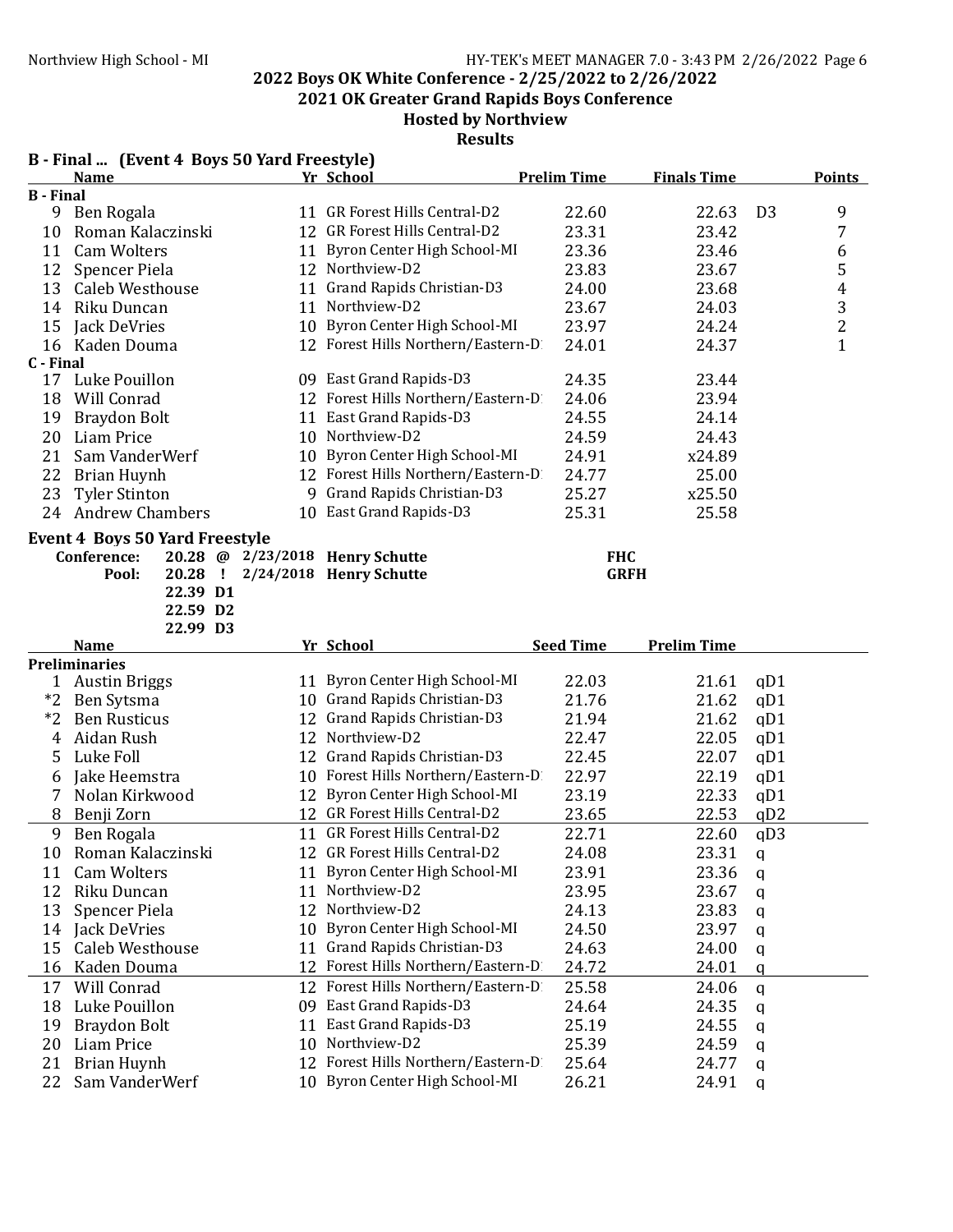2021 OK Greater Grand Rapids Boys Conference

Hosted by Northview Results

#### Name The School Seed Time Prelim Time 23 Tyler Stinton 9 Grand Rapids Christian-D3 26.27 25.27 q 24 Andrew Chambers 10 East Grand Rapids-D3 25.75 25.31 q 25 Timo Knuth 12 Northview-D2 26.97 25.57 26 Daniel D'Auchamp 11 East Grand Rapids-D3 26.31 25.62 27 Sam Grant 09 GR Forest Hills Central-D2 26.47 25.86 28 Ian McIntrye 09 East Grand Rapids-D3 26.10 26.06 29 Mitchell Otteson 12 Northview-D2 26.98 26.22 30 Alec Koval 12 Grand Rapids Christian-D3 25.81 26.30 31 Nolan Breckon 09 GR Forest Hills Central-D2 26.94 26.44 32 Max Dekker 9 Grand Rapids Christian-D3 27.17 26.46 33 Zach Hartemink 9 Grand Rapids Christian-D3 29.19 26.48 34 Harrison Cook 10 East Grand Rapids-D3 26.85 26.50 35 Gerrit Boer 10 Grand Rapids Christian-D3 27.16 26.60 36 Ronald McNally 11 Forest Hills Northern/Eastern-D 27.51 26.71 37 Will Venneman 10 Forest Hills Northern/Eastern-D 28.56 26.91 38 Brady Jenkins 09 East Grand Rapids-D3 27.54 26.94 39 Eli Klunder 12 Grand Rapids Christian-D3 27.88 27.19 40 Colin Sawyer 10 East Grand Rapids-D3 27.85 27.29 41 Brady Wolters 10 Byron Center High School-MI 28.51 27.70 42 Aidan Foley 10 Forest Hills Northern/Eastern-D 28.18 28.25 43 Gavin Van't Hof 12 Northview-D2 28.26 28.28 44 Malachi Tessmer 10 Byron Center High School-MI 29.40 28.82 45 Gavin Sosnowski 12 Grand Rapids Christian-D3 29.76 29.69 46 Manuel Lopez 10 Byron Center High School-MI 32.29 30.13 47 Josiah Gonzalez 11 Byron Center High School-MI 30.75 30.29 48 Bryan Diemer 9 Grand Rapids Christian-D3 30.99 30.51 49 Isaiah VanHorn 10 Grand Rapids Christian-D3 30.66 30.60 50 Brody Thompson 10 Northview-D2 31.83 31.35 51 Luk Lagwi 10 Grand Rapids Christian-D3 31.69 31.71 52 Jerry Zhang 32.43 Owen VanSolkema 9 Byron Center High School-MI 29.15 DQ Dylan Norton 10 Northview-D2 27.47 NS Event 5 Boys 1 mtr Diving Conference: 516.25 @ 3/12/2021 Charley Bayer EGR -D3 Pool: 516.25 ! 3/12/2021 Charley Bayer EGR -D3 Name Yr School Semis Score Finals Score Points A - Final 12 East Grand Rapids-D3 373.65 551.20! 20 2 Cole Hysong 12 GR Forest Hills Central-D2 303.80 419.65 17 3 Hans Pruis 12 Grand Rapids Christian-D3 284.10 393.30 16 4 Liam Kruse 12 Byron Center High School-MI 262.60 368.05 15 5 Jack Oliver 9 Byron Center High School-MI 246.40 353.85 14 6 Rowen Bishop 09 East Grand Rapids-D3 257.35 341.85 13 7 Nick Gallatin 11 Northview-D2 243.10 331.85 12 8 Jonathan Wallace 11 Byron Center High School-MI 242.65 320.80 11<br>9 Nate Sullivan 11 Forest Hills Northern/Eastern-D 218.50 311.00 9 9 Nate Sullivan 11 Forest Hills Northern/Eastern-D 218.50 311.00 10 Will Becker 12 GR Forest Hills Central-D2 208.70 307.80 7 11 Vincent Williams 10 Northview-D2 210.85 279.30 6

#### Preliminaries ... (Event 4 Boys 50 Yard Freestyle)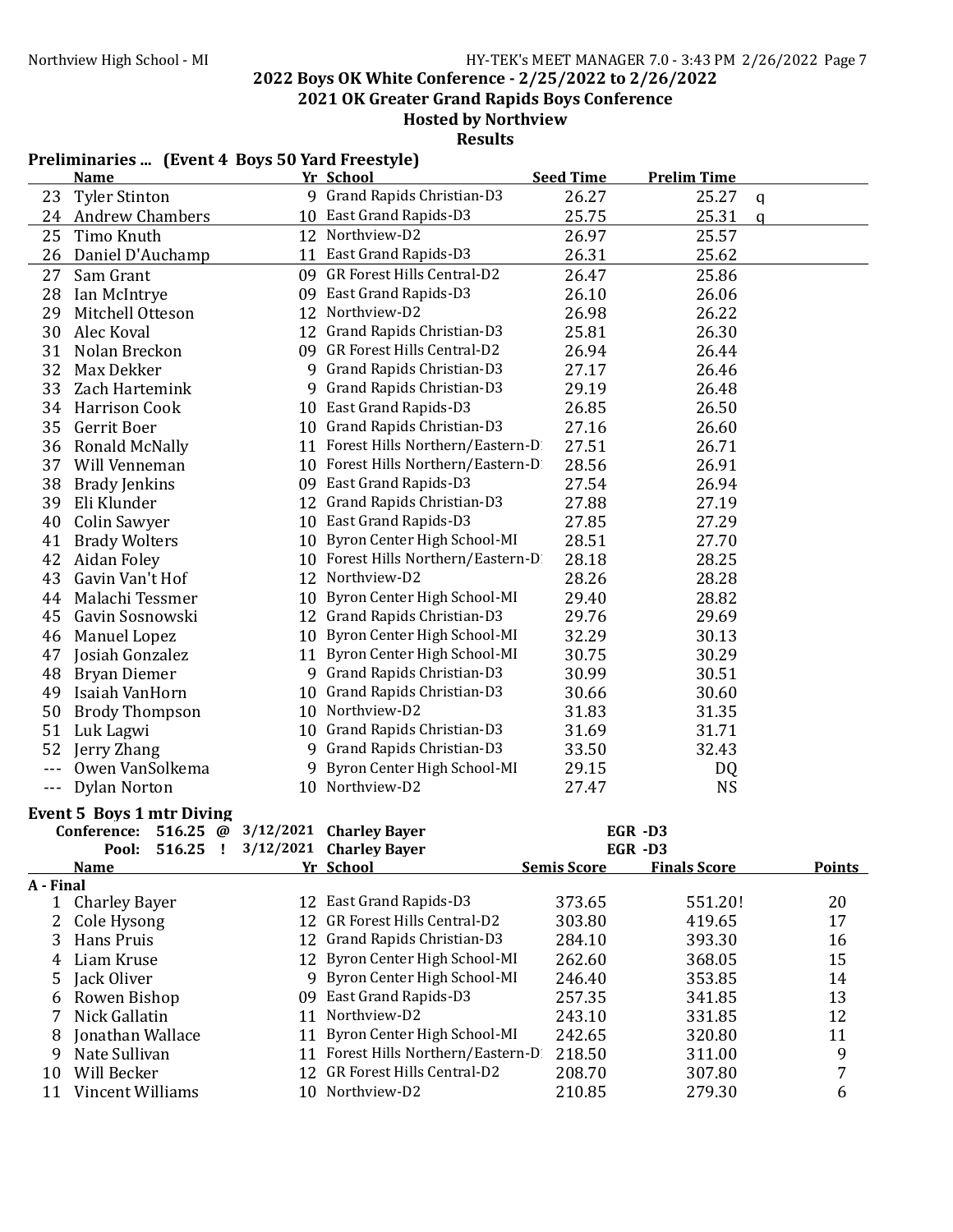2021 OK Greater Grand Rapids Boys Conference

#### Hosted by Northview Results

|                   | A - Final  (Event 5 Boys 1 mtr Diving) |    |                                    |                     |                     |                |
|-------------------|----------------------------------------|----|------------------------------------|---------------------|---------------------|----------------|
|                   | <b>Name</b>                            |    | Yr School                          | <b>Semis Score</b>  | <b>Finals Score</b> | <b>Points</b>  |
|                   | 12 Colin Carlson                       |    | 11 Grand Rapids Christian-D3       | 198.80              | 277.60              | 5              |
|                   | 13 Ayden Stanciel                      |    | 09 Northview-D2                    | 197.00              | 267.05              | $\overline{4}$ |
|                   | 14 Kai Chenlo                          |    | 09 East Grand Rapids-D3            | 195.05              | 255.65              | 3              |
| 15                | Gabe Hillary                           |    | 09 Forest Hills Northern/Eastern-D | 207.55              | 248.05              | $\overline{c}$ |
| 16                | Alec Koval                             |    | 12 Grand Rapids Christian-D3       | 179.00              | 241.55              | $\mathbf{1}$   |
|                   | <b>Event 5 Boys 1 mtr Diving</b>       |    |                                    |                     |                     |                |
|                   | 516.25 $@$<br>Conference:              |    | 3/12/2021 Charley Bayer            |                     | EGR-D3              |                |
|                   | Pool:<br>$516.25$ !                    |    | 3/12/2021 Charley Bayer            |                     | EGR-D3              |                |
|                   | <b>Name</b>                            |    | Yr School                          | <b>Prelim Score</b> | <b>Semis Score</b>  |                |
|                   | Semi-Finals                            |    |                                    |                     |                     |                |
| $\mathbf{1}$      | <b>Charley Bayer</b>                   |    | 12 East Grand Rapids-D3            | 373.65              | 373.65              | q              |
| 2                 | Cole Hysong                            |    | 12 GR Forest Hills Central-D2      | 303.80              | 303.80              | q              |
| 3                 | Hans Pruis                             |    | 12 Grand Rapids Christian-D3       | 284.10              | 284.10              | q              |
| 4                 | Liam Kruse                             |    | 12 Byron Center High School-MI     | 262.60              | 262.60              | q              |
| 5                 | Rowen Bishop                           |    | 09 East Grand Rapids-D3            | 257.35              | 257.35              | q              |
| 6                 | Jack Oliver                            |    | 9 Byron Center High School-MI      | 246.40              | 246.40              | q              |
| 7                 | Nick Gallatin                          |    | 11 Northview-D2                    | 243.10              | 243.10              | q              |
| 8                 | Jonathan Wallace                       |    | 11 Byron Center High School-MI     | 242.65              | 242.65              | q              |
| 9                 | Nate Sullivan                          |    | 11 Forest Hills Northern/Eastern-D | 218.50              | 218.50              | $\mathsf{q}$   |
| 10                | <b>Vincent Williams</b>                |    | 10 Northview-D2                    | 210.85              | 210.85              | $\mathbf q$    |
| 11                | Will Becker                            |    | 12 GR Forest Hills Central-D2      | 208.70              | 208.70              | q              |
| 12                | Gabe Hillary                           |    | 09 Forest Hills Northern/Eastern-D | 207.55              | 207.55              | q              |
| 13                | Colin Carlson                          |    | 11 Grand Rapids Christian-D3       | 198.80              | 198.80              | $\mathbf q$    |
| 14                | Ayden Stanciel                         |    | 09 Northview-D2                    | 197.00              | 197.00              | $\mathsf{q}$   |
|                   | 15 Kai Chenlo                          |    | 09 East Grand Rapids-D3            | 195.05              | 195.05              | $\mathbf q$    |
| 16                | Alec Koval                             |    | 12 Grand Rapids Christian-D3       | 179.00              | 179.00              | q              |
|                   | <b>Event 5 Boys 1 mtr Diving</b>       |    |                                    |                     |                     |                |
|                   | 516.25 $@$<br>Conference:              |    | 3/12/2021 Charley Bayer            |                     | EGR-D3              |                |
|                   | $516.25$ !<br>Pool:                    |    | 3/12/2021 Charley Bayer            |                     | EGR-D3              |                |
|                   | <b>Name</b>                            |    | Yr School                          |                     | <b>Prelim Score</b> |                |
|                   | <b>Preliminaries</b>                   |    |                                    |                     |                     |                |
| 1                 | <b>Charley Bayer</b>                   |    | 12 East Grand Rapids-D3            | 555.95              | 373.65              | q              |
| 2                 | Cole Hysong                            |    | 12 GR Forest Hills Central-D2      | 413.35              | 303.80              | q              |
| 3                 | Hans Pruis                             |    | 12 Grand Rapids Christian-D3       | 321.30              | 284.10              | q              |
| 4                 | Liam Kruse                             |    | 12 Byron Center High School-MI     | 360.65              | 262.60              | q              |
| 5                 | Rowen Bishop                           |    | 09 East Grand Rapids-D3            | 350.25              | 257.35              | q              |
| 6                 | Jack Oliver                            |    | 9 Byron Center High School-MI      | 335.10              | 246.40              | q              |
|                   | Nick Gallatin                          | 11 | Northview-D2                       | 372.00              | 243.10              | q              |
| 8                 | Jonathan Wallace                       | 11 | Byron Center High School-MI        | 305.10              | 242.65              | q              |
| 9                 | Nate Sullivan                          | 11 | Forest Hills Northern/Eastern-D    | 339.20              | 218.50              | q              |
| 10                | Vincent Williams                       | 10 | Northview-D2                       | 274.35              | 210.85              | q              |
| 11                | Will Becker                            |    | 12 GR Forest Hills Central-D2      | NP                  | 208.70              | q              |
| 12                | Gabe Hillary                           |    | 09 Forest Hills Northern/Eastern-D | 247.30              | 207.55              | q              |
| 13                | Colin Carlson                          | 11 | Grand Rapids Christian-D3          | 279.55              | 198.80              | q              |
| 14                | Ayden Stanciel                         | 09 | Northview-D2                       | NP                  | 197.00              | q              |
| 15                | Kai Chenlo                             | 09 | East Grand Rapids-D3               | 255.25              | 195.05              | q              |
| 16                | Alec Koval                             |    | 12 Grand Rapids Christian-D3       | 217.65              | 179.00              | q              |
| $\qquad \qquad -$ | Charlie Hoff                           |    | Forest Hills Northern/Eastern-D    | NP                  | X174.80             |                |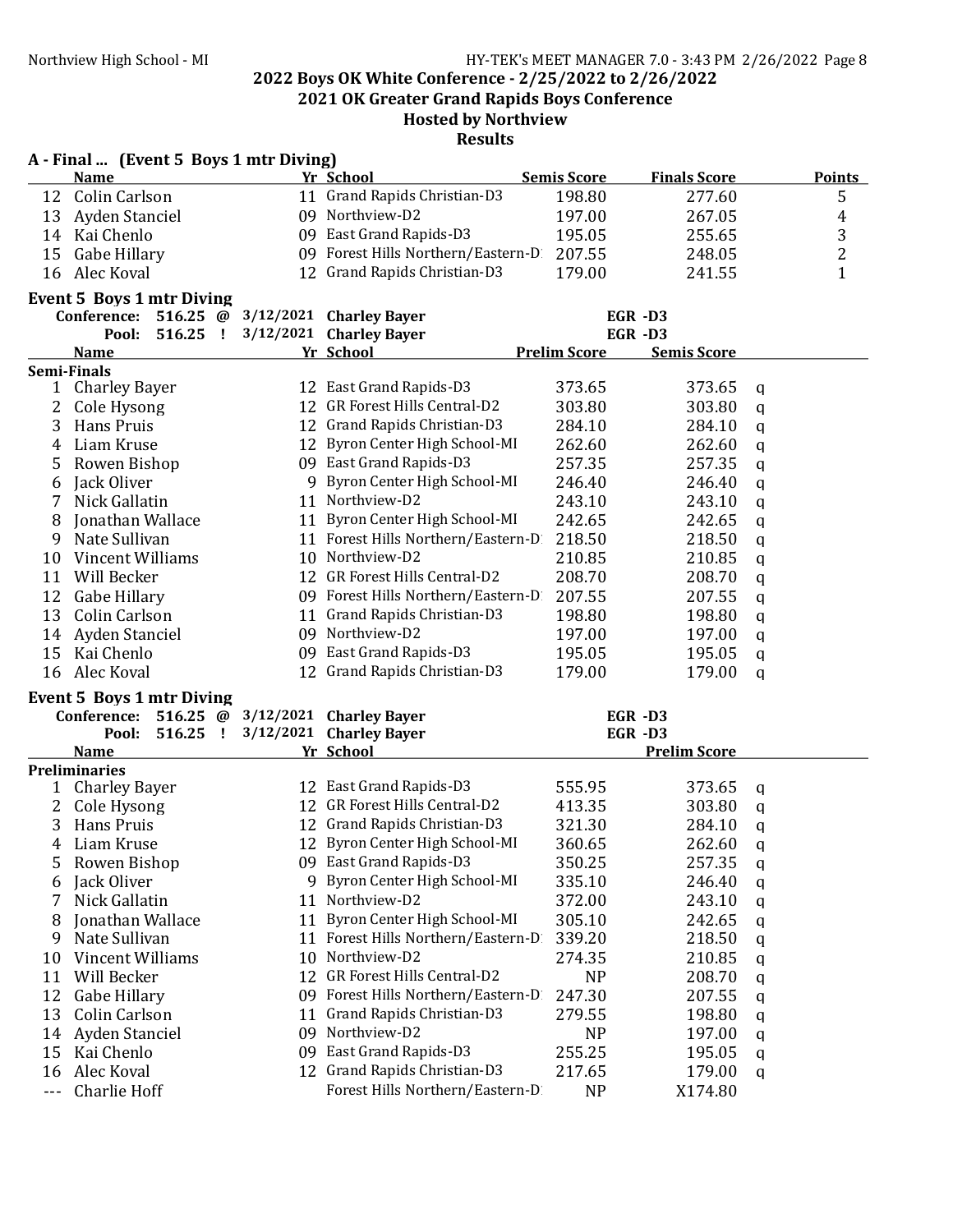2021 OK Greater Grand Rapids Boys Conference

#### Hosted by Northview **Results**

|                  |                                        |          | Preliminaries  (Event 5 Boys 1 mtr Diving) |                                            |                    |                     |                |                |
|------------------|----------------------------------------|----------|--------------------------------------------|--------------------------------------------|--------------------|---------------------|----------------|----------------|
|                  | <b>Name</b>                            |          |                                            | Yr School                                  |                    | <b>Prelim Score</b> |                |                |
| $- - -$          | <b>Trevor Buskard</b>                  |          |                                            | 10 Northview-D2                            | 212.40             | X174.70             |                |                |
| $- - -$          | Andrew Garcia                          |          |                                            | 09 Forest Hills Northern/Eastern-D         | <b>NP</b>          | X173.60             |                |                |
| $- - -$          | Ethan Wieber                           |          |                                            | 10 Byron Center High School-MI             | 208.50             | X149.00             |                |                |
| $- - -$          | <b>Braden Smock</b>                    |          |                                            | 11 Grand Rapids Christian-D3               | 100.80             | X141.75             |                |                |
|                  | Henry VanderMolen                      |          |                                            | 10 East Grand Rapids-D3                    | 190.35             | X141.40             |                |                |
| $- - -$          | George Janson                          |          |                                            | 09 East Grand Rapids-D3                    | 265.90             | DQ                  |                |                |
|                  | <b>Event 6 Boys 100 Yard Butterfly</b> |          |                                            |                                            |                    |                     |                |                |
|                  | Conference:                            |          |                                            | 49.69 @ 3/12/2021 Avery LeTourneau         |                    | <b>FHC</b>          |                |                |
|                  | Pool:                                  | 49.69 !  |                                            | 3/12/2021 Avery LeTourneau                 |                    | <b>FHC</b>          |                |                |
|                  |                                        | 54.09 D1 |                                            |                                            |                    |                     |                |                |
|                  |                                        | 54.79 D2 |                                            |                                            |                    |                     |                |                |
|                  |                                        | 57.09 D3 |                                            |                                            |                    |                     |                |                |
|                  | <b>Name</b>                            |          |                                            | Yr School                                  | <b>Prelim Time</b> | <b>Finals Time</b>  |                | <b>Points</b>  |
| A - Final        | 1 Colton Standorf                      |          |                                            | 9 Byron Center High School-MI              | 54.17              | 53.60               | D1             | 20             |
|                  | 24.99                                  | 28.61    |                                            |                                            |                    |                     |                |                |
|                  | 2 Caleb Howe                           |          |                                            | 10 Northview-D2                            | 56.11              | 53.92               | D1             | 17             |
|                  | 24.92                                  | 29.00    |                                            |                                            |                    |                     |                |                |
|                  | 3 Logan McCahill                       |          |                                            | 11 East Grand Rapids-D3                    | 54.11              | 54.48               | D <sub>2</sub> | 16             |
|                  | 24.34                                  | 30.14    |                                            |                                            |                    |                     |                |                |
|                  | *4 Gavin Cai                           |          |                                            | 11 GR Forest Hills Central-D2              | 55.32              | 55.03               | D <sub>3</sub> | 14.50          |
|                  | 25.50                                  | 29.53    |                                            |                                            |                    |                     |                |                |
| $*4$             | Max O'Grady                            |          |                                            | 10 Grand Rapids Christian-D3               | 55.00              | 55.03               | D <sub>3</sub> | 14.50          |
|                  | 24.95                                  | 30.08    |                                            |                                            |                    |                     |                |                |
| 6                | Nolan Kirkwood                         |          |                                            | 12 Byron Center High School-MI             | 55.32              | 56.04               | D <sub>3</sub> | 13             |
|                  | 26.08                                  | 29.96    |                                            |                                            |                    |                     |                |                |
|                  | Daniel Willison                        |          |                                            | 12 East Grand Rapids-D3                    | 56.19              | 56.14               | D <sub>3</sub> | 12             |
|                  | 26.40                                  | 29.74    |                                            |                                            |                    |                     |                |                |
| 8                | Benji Zorn                             |          |                                            | 12 GR Forest Hills Central-D2              | 55.91              | 57.31               |                | 11             |
|                  | 26.35                                  | 30.96    |                                            |                                            |                    |                     |                |                |
| <b>B</b> - Final |                                        |          |                                            |                                            |                    |                     |                |                |
| 9                | Kody Livezey                           |          |                                            | 11 Northview-D2                            | 56.88              | 56.59               | D <sub>3</sub> | 9              |
|                  | 26.42                                  | 30.17    |                                            |                                            |                    |                     |                |                |
| 10               | Eli Assaf                              |          |                                            | 11 East Grand Rapids-D3                    | 56.90              | 56.93               | D <sub>3</sub> | 7              |
|                  | 26.46                                  | 30.47    |                                            |                                            |                    |                     |                |                |
|                  | 11 Chase Wieber                        |          |                                            | 9 Byron Center High School-MI              | 58.57              | 57.12               |                | 6              |
|                  | 26.79                                  | 30.33    |                                            |                                            |                    |                     |                |                |
| 12               | Michael Hoard                          |          |                                            | 10 Northview-D2                            | 58.46              | 57.79               |                | 5              |
|                  | 27.23                                  | 30.56    |                                            |                                            |                    |                     |                |                |
|                  | 13 Jesse Yang                          |          |                                            | 12 Forest Hills Northern/Eastern-D         | 57.85              | 58.70               |                | 4              |
|                  | 27.21                                  | 31.49    |                                            |                                            |                    |                     |                |                |
|                  | 14 Austin Dekok                        |          |                                            | 11 Forest Hills Northern/Eastern-D         | 59.41              | 59.05               |                | 3              |
|                  | 27.12                                  | 31.93    |                                            |                                            |                    |                     |                |                |
|                  | 15 Gray Flermoen                       |          |                                            | 09 East Grand Rapids-D3                    | 58.25              | 59.19               |                | $\overline{2}$ |
|                  | 27.13                                  | 32.06    |                                            |                                            |                    |                     |                |                |
|                  | 16 Aaron Petroelje                     |          |                                            | 10 Byron Center High School-MI             | 1:00.39            | 1:01.50             |                | $\mathbf{1}$   |
|                  | 27.08                                  | 34.42    |                                            |                                            |                    |                     |                |                |
| C - Final        |                                        |          |                                            |                                            |                    |                     |                |                |
|                  | 17 Evan Gao                            |          |                                            | 09 Forest Hills Northern/Eastern-D 1:02.47 |                    | 1:02.89             |                |                |
|                  | 28.78                                  | 34.11    |                                            |                                            |                    |                     |                |                |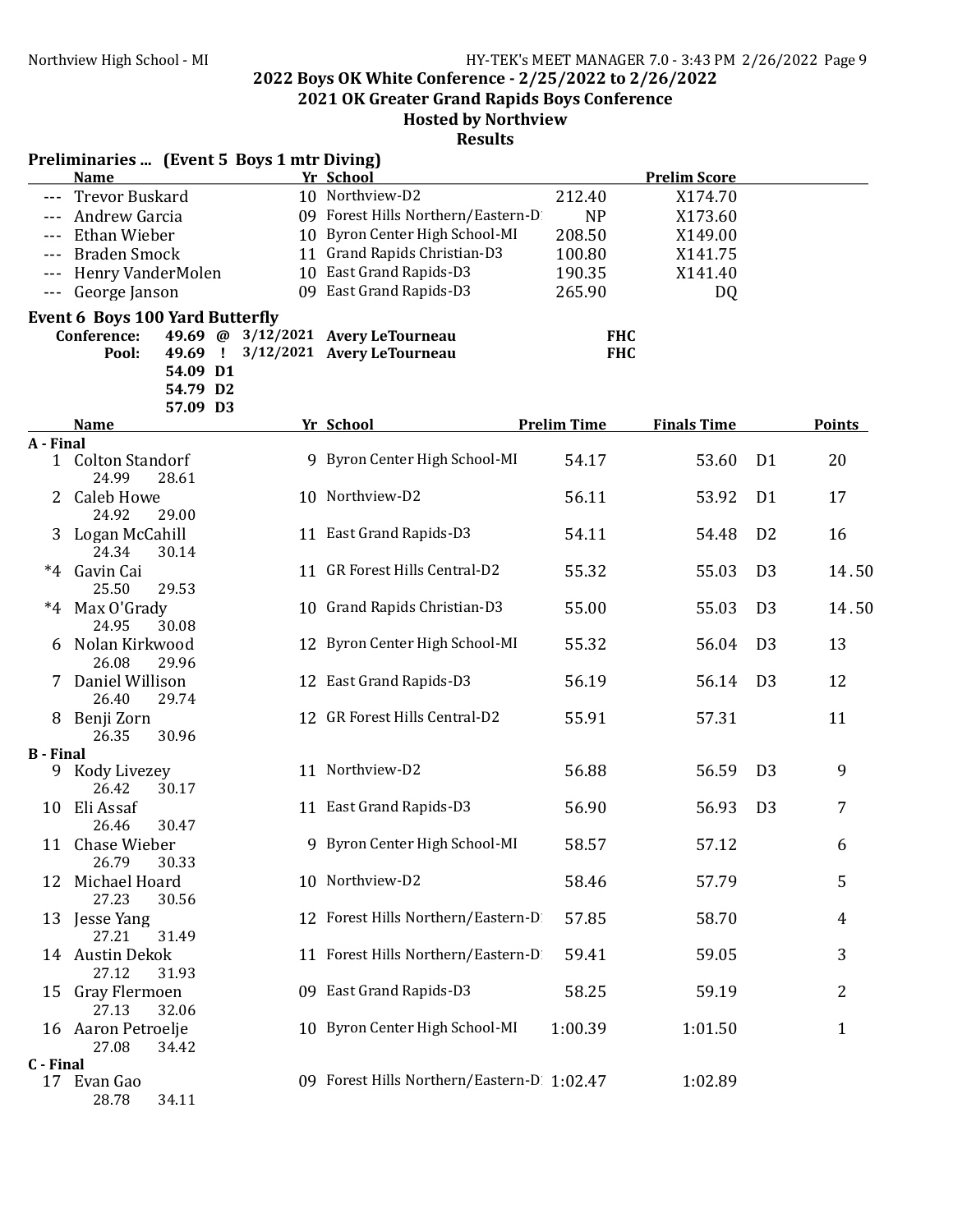2021 OK Greater Grand Rapids Boys Conference

#### Hosted by Northview

|      | C - Final  (Event 6 Boys 100 Yard Butterfly)<br><b>Name</b> |                                  |  | Yr School                                                                | <b>Prelim Time</b>       | <b>Finals Time</b> |     | Points |
|------|-------------------------------------------------------------|----------------------------------|--|--------------------------------------------------------------------------|--------------------------|--------------------|-----|--------|
|      | 18 Logan Tiggleman<br>29.81<br>33.77                        |                                  |  | 09 GR Forest Hills Central-D2                                            | 1:03.87                  | 1:03.58            |     |        |
| 19   | Liam Price<br>28.72                                         |                                  |  | 10 Northview-D2                                                          | 1:05.57                  | 1:03.67            |     |        |
| 20   | 34.95<br>Blake Bouwman<br>28.21<br>36.58                    |                                  |  | 11 Grand Rapids Christian-D3                                             | 1:01.76                  | 1:04.79            |     |        |
|      | 21 Rushell Amarnath<br>29.68<br>35.44                       |                                  |  | 09 Forest Hills Northern/Eastern-D 1:05.63                               |                          | 1:05.12            |     |        |
|      | 22 Sam VanderWerf<br>30.20<br>35.48                         |                                  |  | 10 Byron Center High School-MI                                           | 1:04.85                  | x1:05.68           |     |        |
|      | 23 Lucas Greer<br>29.81<br>37.40                            |                                  |  | 12 Northview-D2                                                          | 1:04.87                  | x1:07.21           |     |        |
|      | 24 Royce Xu<br>31.23<br>37.73                               |                                  |  | 12 Forest Hills Northern/Eastern-D 1:08.98                               |                          | x1:08.96           |     |        |
|      | <b>Event 6 Boys 100 Yard Butterfly</b>                      |                                  |  |                                                                          |                          |                    |     |        |
|      | Conference:<br>Pool:                                        |                                  |  | 49.69 @ 3/12/2021 Avery LeTourneau<br>49.69 ! 3/12/2021 Avery LeTourneau | <b>FHC</b><br><b>FHC</b> |                    |     |        |
|      |                                                             | 54.09 D1<br>54.79 D2<br>57.09 D3 |  |                                                                          |                          |                    |     |        |
|      | <b>Name</b>                                                 |                                  |  | Yr School                                                                | <b>Seed Time</b>         | <b>Prelim Time</b> |     |        |
|      | <b>Preliminaries</b>                                        |                                  |  |                                                                          |                          |                    |     |        |
|      | 1 Logan McCahill<br>24.44<br>29.67                          |                                  |  | 11 East Grand Rapids-D3                                                  | 53.28                    | 54.11              | qD2 |        |
|      | 2 Colton Standorf<br>25.12<br>29.05                         |                                  |  | 9 Byron Center High School-MI                                            | 55.06                    | 54.17              | qD2 |        |
| 3    | Max O'Grady<br>29.60<br>25.40                               |                                  |  | 10 Grand Rapids Christian-D3                                             | 57.34                    | 55.00              | qD3 |        |
|      | *4 Gavin Cai<br>25.22<br>30.10                              |                                  |  | 11 GR Forest Hills Central-D2                                            | 57.78                    | 55.32              | qD3 |        |
| $*4$ | Nolan Kirkwood<br>25.58<br>29.74                            |                                  |  | 12 Byron Center High School-MI                                           | 59.94                    | 55.32              | qD3 |        |
|      | 6 Benji Zorn<br>26.01<br>29.90                              |                                  |  | 12 GR Forest Hills Central-D2                                            | 1:00.18                  | 55.91              | qD3 |        |
| 7    | Caleb Howe<br>25.52<br>30.59                                |                                  |  | 10 Northview-D2                                                          | 55.62                    | 56.11              | qD3 |        |
| 8    | Daniel Willison<br>26.11<br>30.08                           |                                  |  | 12 East Grand Rapids-D3                                                  | 59.79                    | 56.19              | qD3 |        |
| 9    | Kody Livezey<br>26.09<br>30.79                              |                                  |  | 11 Northview-D2                                                          | 59.49                    | 56.88              | qD3 |        |
| 10   | Eli Assaf<br>26.45<br>30.45                                 |                                  |  | 11 East Grand Rapids-D3                                                  | 59.09                    | 56.90              | qD3 |        |
| 11   | Jesse Yang<br>27.17<br>30.68                                |                                  |  | 12 Forest Hills Northern/Eastern-D 1:00.81                               |                          | 57.85              | q   |        |
| 12   | Gray Flermoen<br>31.48<br>26.77                             |                                  |  | 09 East Grand Rapids-D3                                                  | 59.71                    | 58.25              | q   |        |
| 13   | Michael Hoard<br>27.15<br>31.31                             |                                  |  | 10 Northview-D2                                                          | 59.34                    | 58.46              | q   |        |
| 14   | Chase Wieber<br>27.40<br>31.17                              |                                  |  | 9 Byron Center High School-MI                                            | 1:00.74                  | 58.57              | q   |        |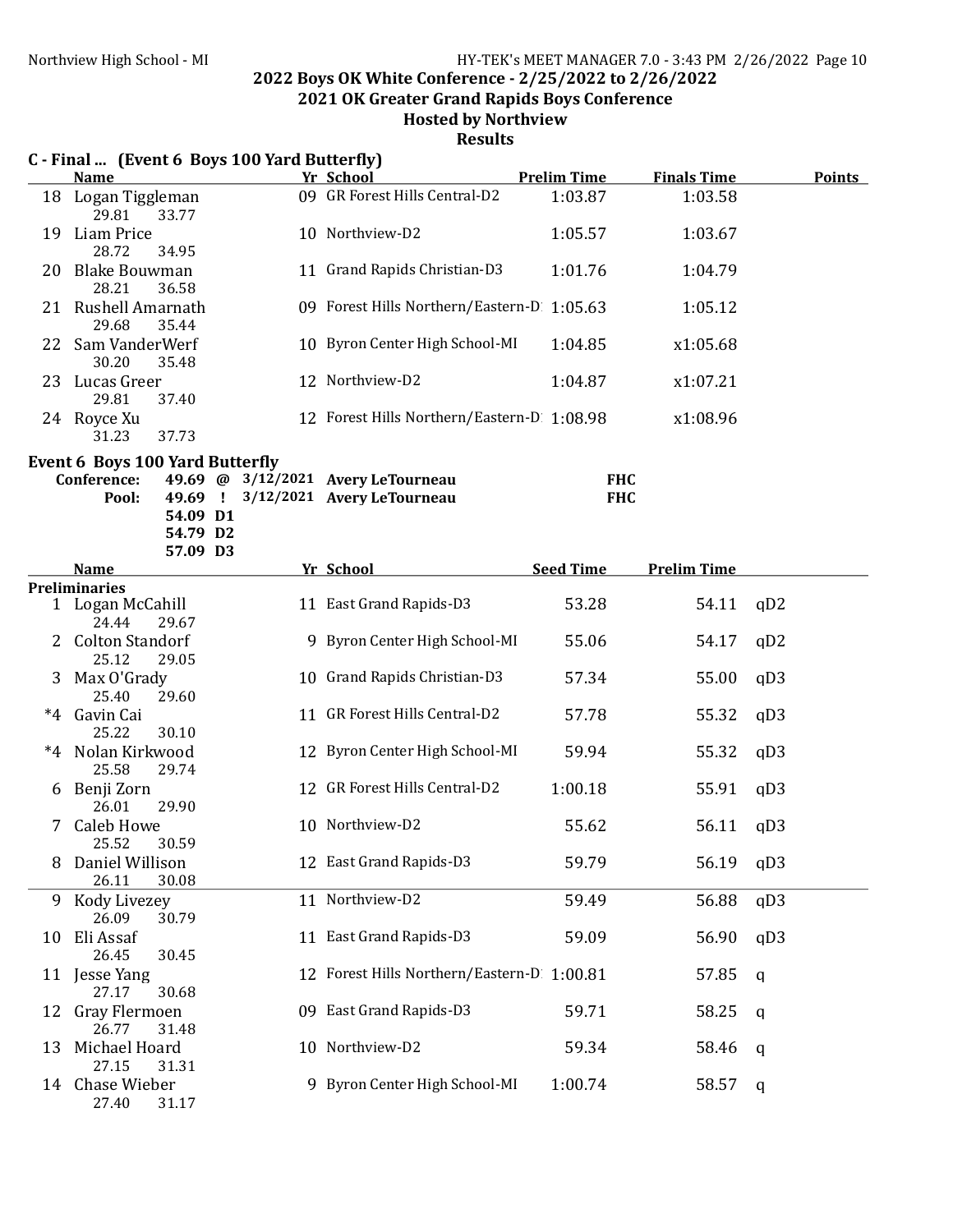2021 OK Greater Grand Rapids Boys Conference

# Hosted by Northview

|           |                                        |                      | Preliminaries  (Event 6 Boys 100 Yard Butterfly) |                                            |                    |                    |                |               |
|-----------|----------------------------------------|----------------------|--------------------------------------------------|--------------------------------------------|--------------------|--------------------|----------------|---------------|
|           | <b>Name</b>                            |                      |                                                  | Yr School                                  | <b>Seed Time</b>   | <b>Prelim Time</b> |                |               |
| 15        | Austin Dekok<br>27.34                  | 32.07                |                                                  | 11 Forest Hills Northern/Eastern-D 1:02.58 |                    | 59.41              | $\mathbf{q}$   |               |
|           | 16 Aaron Petroelje<br>27.07            | 33.32                |                                                  | 10 Byron Center High School-MI             | 1:04.58            | 1:00.39            | a              |               |
| 17        | <b>Blake Bouwman</b><br>27.64          | 34.12                |                                                  | 11 Grand Rapids Christian-D3               | 1:00.24            | 1:01.76            | $\mathbf{q}$   |               |
| 18        | Evan Gao<br>28.51                      | 33.96                |                                                  | 09 Forest Hills Northern/Eastern-D         | 1:03.02            | 1:02.47            | a              |               |
| 19        | Logan Tiggleman<br>29.42               | 34.45                |                                                  | 09 GR Forest Hills Central-D2              | 1:07.04            | 1:03.87            | q              |               |
| 20.       | Sam VanderWerf<br>29.64                | 35.21                |                                                  | 10 Byron Center High School-MI             | 1:12.04            | 1:04.85            | a              |               |
| 21        | Lucas Greer<br>29.16                   | 35.71                |                                                  | 12 Northview-D2                            | 1:08.38            | 1:04.87            | a              |               |
| 22        | Liam Price<br>29.28                    | 36.29                |                                                  | 10 Northview-D2                            | 1:12.81            | 1:05.57            | q              |               |
| 23        | Rushell Amarnath<br>29.15              | 36.48                |                                                  | 09 Forest Hills Northern/Eastern-D 1:03.47 |                    | 1:05.63            | q              |               |
|           | 24 Daniel Doyle<br>29.76               | 36.06                |                                                  | 12 Grand Rapids Christian-D3               | 1:06.98            | 1:05.82            | $\mathbf q$    |               |
| 25        | Max Dekker<br>32.75                    | 35.86                |                                                  | 9 Grand Rapids Christian-D3                | 1:08.64            | 1:08.61            |                |               |
|           | 26 Royce Xu<br>31.10                   | 37.88                |                                                  | 12 Forest Hills Northern/Eastern-D 1:08.55 |                    | 1:08.98            |                |               |
|           | Will Venneman<br>31.62                 | 39.29                |                                                  | 10 Forest Hills Northern/Eastern-D 1:10.92 |                    | DQ                 |                |               |
|           | <b>Event 7 Boys 100 Yard Freestyle</b> |                      |                                                  |                                            |                    |                    |                |               |
|           | Conference:                            |                      | 44.27 @ 2/23/2019 Henry Schutte                  |                                            |                    | <b>GRFH</b>        |                |               |
|           | Pool:                                  | 44.92 !              |                                                  | 2/24/2018 Henry Schutte                    |                    | <b>GRFH</b>        |                |               |
|           |                                        | 49.39 D1             |                                                  |                                            |                    |                    |                |               |
|           |                                        | 49.69 D <sub>2</sub> |                                                  |                                            |                    |                    |                |               |
|           |                                        | 50.79 D3             |                                                  | Yr School                                  |                    | <b>Finals Time</b> |                | <b>Points</b> |
| A - Final | <b>Name</b>                            |                      |                                                  |                                            | <b>Prelim Time</b> |                    |                |               |
|           | 1 Ben Sytsma<br>22.28 24.13            |                      |                                                  | 10 Grand Rapids Christian-D3               | 47.55              | 46.41              | D1             | 20            |
|           | 2 Jeffrey Zhou<br>22.46                | 24.55                |                                                  | 11 Forest Hills Northern/Eastern-D         | 47.29              | 47.01              | D <sub>1</sub> | 17            |
| 3         | <b>Austin Briggs</b><br>23.25          | 24.98                |                                                  | 11 Byron Center High School-MI             | 48.09              | 48.23              | D <sub>1</sub> | 16            |
| 4         | <b>Ben Rusticus</b><br>22.97           | 25.31                |                                                  | 12 Grand Rapids Christian-D3               | 48.08              | 48.28              | D <sub>1</sub> | 15            |
| 5.        | Alex Richardson<br>23.05               | 25.48                |                                                  | 11 Northview-D2                            | 48.49              | 48.53              | D <sub>1</sub> | 14            |
|           | 6 Kenny Pontius                        |                      |                                                  | 12 East Grand Rapids-D3                    | 48.92              | 48.78              | D <sub>1</sub> | 13            |
| 7.        | 22.86<br>Luke Foll<br>23.21            | 25.92<br>25.67       |                                                  | 12 Grand Rapids Christian-D3               | 48.79              | 48.88              | D <sub>1</sub> | 12            |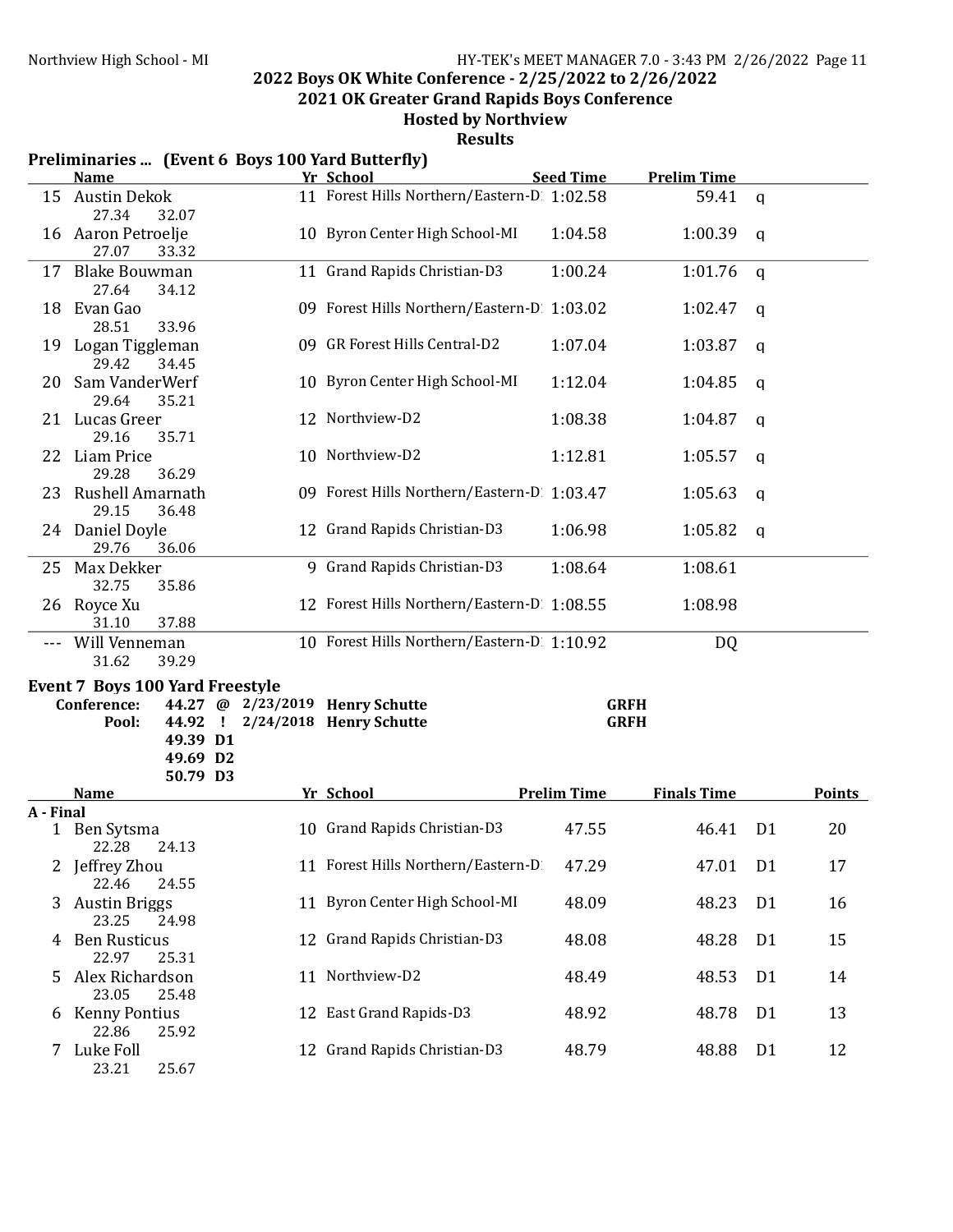2021 OK Greater Grand Rapids Boys Conference

#### Hosted by Northview

|                  | A - Final  (Event 7 Boys 100 Yard Freestyle) |           |                                    |                    |                    |                |                |
|------------------|----------------------------------------------|-----------|------------------------------------|--------------------|--------------------|----------------|----------------|
|                  | <b>Name</b>                                  |           | Yr School                          | <b>Prelim Time</b> | <b>Finals Time</b> |                | <b>Points</b>  |
|                  | 8 Jake Heemstra<br>24.19<br>25.51            |           | 10 Forest Hills Northern/Eastern-D | 49.10              | 49.70              | D <sub>3</sub> | 11             |
| <b>B</b> - Final |                                              |           |                                    |                    |                    |                |                |
|                  | 9 Ben Rogala<br>23.98<br>25.69               |           | 11 GR Forest Hills Central-D2      | 50.33              | 49.67              | D <sub>2</sub> | 9              |
| 10               | Isaac Stewart<br>23.78<br>26.10              |           | 11 GR Forest Hills Central-D2      | 49.48              | 49.88              | D <sub>3</sub> | 7              |
|                  | 11 Roman Kalaczinski<br>24.04<br>26.23       |           | 12 GR Forest Hills Central-D2      | 50.24              | 50.27              | D <sub>3</sub> | 6              |
|                  | 12 Aidan Rush<br>23.55<br>26.80              |           | 12 Northview-D2                    | 50.51              | 50.35              | D <sub>3</sub> | 5              |
|                  | 13 Cade Boender<br>24.39<br>26.03            |           | 12 Grand Rapids Christian-D3       | 50.55              | 50.42              | D <sub>3</sub> | $\overline{4}$ |
|                  | 14 Ben Duffy<br>24.10<br>26.80               |           | 09 Northview-D2                    | 51.18              | 50.90              |                | 3              |
|                  | 15 Cam Wolters<br>24.80<br>27.60             |           | 11 Byron Center High School-MI     | 52.60              | 52.40              |                | $\overline{2}$ |
|                  | 16 Braydon Bolt<br>25.14<br>27.43            |           | 11 East Grand Rapids-D3            | 53.49              | 52.57              |                | $\mathbf{1}$   |
| C - Final        |                                              |           |                                    |                    |                    |                |                |
| 17               | Joey Collins<br>25.38<br>28.08               |           | 09 East Grand Rapids-D3            | 53.58              | 53.46              |                |                |
|                  | 18 Caleb Westhouse<br>25.93<br>27.83         |           | 11 Grand Rapids Christian-D3       | 54.12              | x53.76             |                |                |
|                  | 19 Kaden Douma<br>25.57<br>29.10             |           | 12 Forest Hills Northern/Eastern-D | 53.90              | 54.67              |                |                |
|                  | 20 Roman Hager<br>25.35<br>29.58             |           | 11 Forest Hills Northern/Eastern-D | 54.53              | 54.93              |                |                |
|                  | 21 Andrew Chambers<br>26.26<br>28.72         |           | 10 East Grand Rapids-D3            | 55.82              | 54.98              |                |                |
|                  | 22 Alex Boynton<br>26.10<br>29.87            |           | 09 Northview-D2                    | 55.50              | 55.97              |                |                |
|                  | 23 Brian Huynh<br>26.83<br>29.41             |           | 12 Forest Hills Northern/Eastern-D | 55.48              | x56.24             |                |                |
|                  | 24 Daniel D'Auchamp<br>29.68<br>26.67        |           | 11 East Grand Rapids-D3            | 56.00              | x56.35             |                |                |
|                  | <b>Event 7 Boys 100 Yard Freestyle</b>       |           |                                    |                    |                    |                |                |
|                  | Conference:                                  |           | 44.27 @ 2/23/2019 Henry Schutte    |                    | <b>GRFH</b>        |                |                |
|                  | Pool:<br>44.92<br>$\mathbf{I}$<br>49.39 D1   | 2/24/2018 | <b>Henry Schutte</b>               |                    | <b>GRFH</b>        |                |                |
|                  | 49.69 D2                                     |           |                                    |                    |                    |                |                |
|                  | 50.79 D3                                     |           |                                    |                    |                    |                |                |
|                  | <b>Name</b>                                  |           | Yr School                          | <b>Seed Time</b>   | <b>Prelim Time</b> |                |                |
|                  | <b>Preliminaries</b>                         |           |                                    |                    |                    |                |                |
|                  | 1 Jeffrey Zhou<br>22.80<br>24.49             |           | 11 Forest Hills Northern/Eastern-D | 48.01              | 47.29              | qD1            |                |
| 2                | Ben Sytsma<br>22.83<br>24.72                 |           | 10 Grand Rapids Christian-D3       | 47.82              | 47.55              | qD1            |                |
| 3                | <b>Ben Rusticus</b><br>23.06<br>25.02        |           | 12 Grand Rapids Christian-D3       | 48.96              | 48.08              | qD1            |                |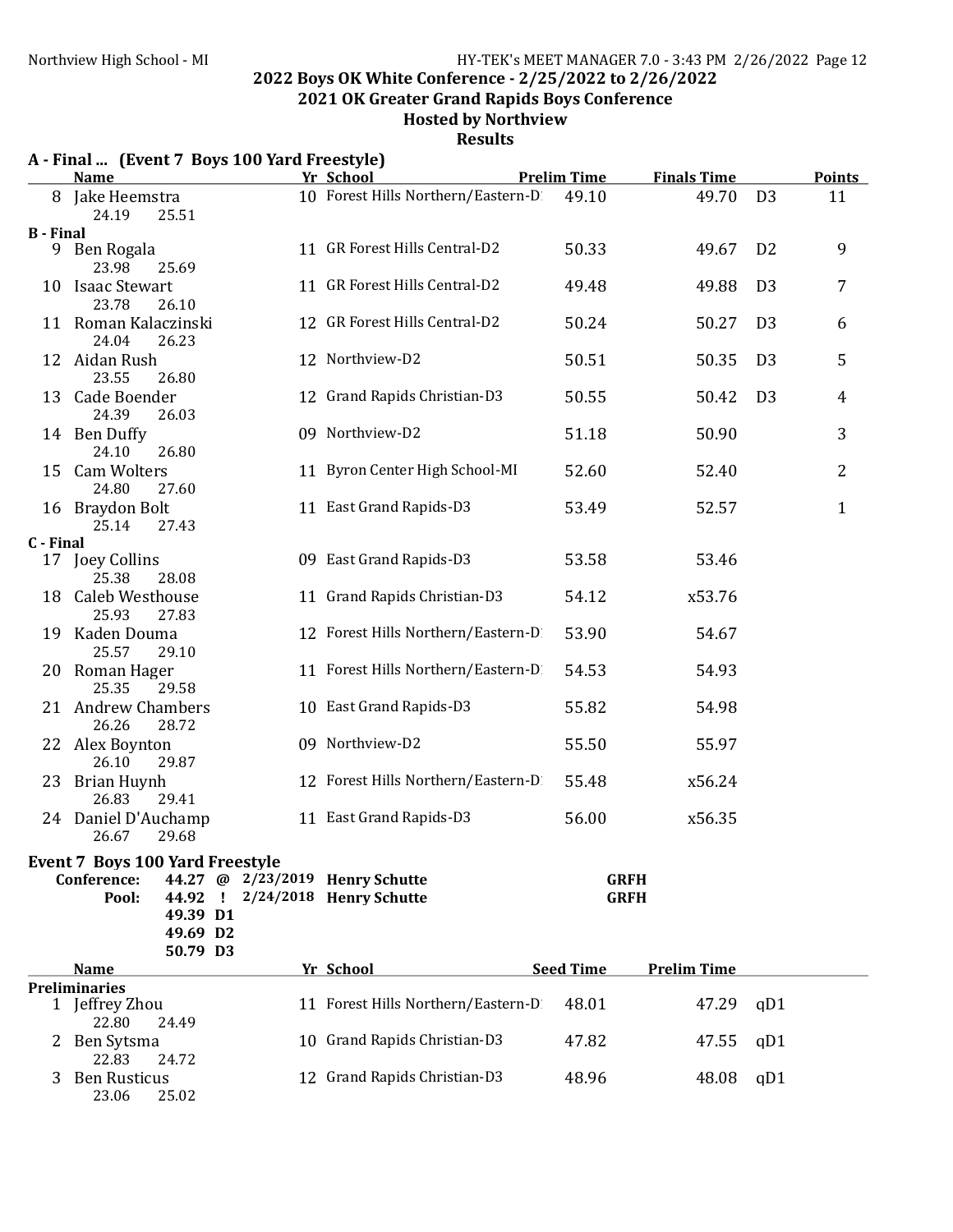2021 OK Greater Grand Rapids Boys Conference

# Hosted by Northview

|    | Preliminaries  (Event 7 Boys 100 Yard Freestyle)    |    |                                    |                  |                    |               |
|----|-----------------------------------------------------|----|------------------------------------|------------------|--------------------|---------------|
|    | <b>Name</b>                                         |    | Yr School                          | <b>Seed Time</b> | <b>Prelim Time</b> |               |
|    | 4 Austin Briggs<br>23.26<br>24.83                   |    | 11 Byron Center High School-MI     | 49.19            | 48.09              | qD1           |
|    | Alex Richardson<br>22.87<br>25.62                   |    | 11 Northview-D2                    | 48.44            | 48.49              | qD1           |
|    | 6 Luke Foll<br>23.23<br>25.56                       |    | 12 Grand Rapids Christian-D3       | 49.08            | 48.79              | qD1           |
|    | <b>Kenny Pontius</b>                                |    | 12 East Grand Rapids-D3            | 49.19            | 48.92              | qD1           |
|    | 23.03<br>25.89<br>8 Jake Heemstra<br>23.79<br>25.31 |    | 10 Forest Hills Northern/Eastern-D | 50.20            | 49.10              | qD1           |
| 9  | <b>Isaac Stewart</b><br>23.65<br>25.83              |    | 11 GR Forest Hills Central-D2      | 50.53            | 49.48              | qD2           |
| 10 | Roman Kalaczinski<br>24.41<br>25.83                 |    | 12 GR Forest Hills Central-D2      | 54.72            | 50.24              | qD3           |
|    | 11 Ben Rogala<br>24.23<br>26.10                     |    | 11 GR Forest Hills Central-D2      | 50.63            | 50.33              | qD3           |
|    | 12 Aidan Rush<br>23.88<br>26.63                     |    | 12 Northview-D2                    | 50.84            | 50.51              | qD3           |
| 13 | Cade Boender<br>24.28<br>26.27                      |    | 12 Grand Rapids Christian-D3       | 50.50            | 50.55              | qD3           |
|    | 14 Ben Duffy                                        |    | 09 Northview-D2                    | 52.73            | 51.18              | q             |
| 15 | 24.53<br>26.65<br><b>Cam Wolters</b>                |    | 11 Byron Center High School-MI     | 53.37            | 52.60              | $\mathbf q$   |
|    | 25.45<br>27.15<br>16 Braydon Bolt<br>25.95<br>27.54 |    | 11 East Grand Rapids-D3            | 56.88            | 53.49              | $\mathfrak q$ |
| 17 | Joey Collins<br>25.64<br>27.94                      |    | 09 East Grand Rapids-D3            | 54.11            | 53.58              | $\mathbf q$   |
|    | 18 Kaden Douma<br>25.31<br>28.59                    |    | 12 Forest Hills Northern/Eastern-D | 54.79            | 53.90              | $\mathbf q$   |
| 19 | Caleb Westhouse<br>26.58<br>27.54                   |    | 11 Grand Rapids Christian-D3       | 55.64            | 54.12              | $\mathsf{q}$  |
|    | 20 Roman Hager<br>25.70<br>28.83                    |    | 11 Forest Hills Northern/Eastern-D | 56.21            | 54.53              | q             |
|    | 21 Brian Huynh<br>29.35<br>26.13                    |    | 12 Forest Hills Northern/Eastern-D | 57.07            | 55.48              | q             |
|    | 22 Alex Boynton<br>29.28<br>26.22                   |    | 09 Northview-D2                    | 57.01            | 55.50              | q             |
| 23 | <b>Andrew Chambers</b><br>26.80<br>29.02            |    | 10 East Grand Rapids-D3            | 57.93            | 55.82              | q             |
|    | 24 Daniel D'Auchamp<br>26.74<br>29.26               |    | 11 East Grand Rapids-D3            | 58.50            | 56.00              | $\mathbf q$   |
|    | 25 Dylan Pomeroy                                    |    | 10 GR Forest Hills Central-D2      | 57.15            | 56.59              |               |
|    | 26.59<br>30.00<br>26 Tyler Stinton                  | 9. | Grand Rapids Christian-D3          | 1:00.92          | 56.61              |               |
| 27 | 27.15<br>29.46<br>Jack Botsford                     |    | 11 Northview-D2                    | 1:00.99          | 57.26              |               |
|    | 27.02<br>30.24                                      |    |                                    |                  |                    |               |
|    | 28 Timo Knuth<br>27.53<br>30.16                     |    | 12 Northview-D2                    | 1:01.59          | 57.69              |               |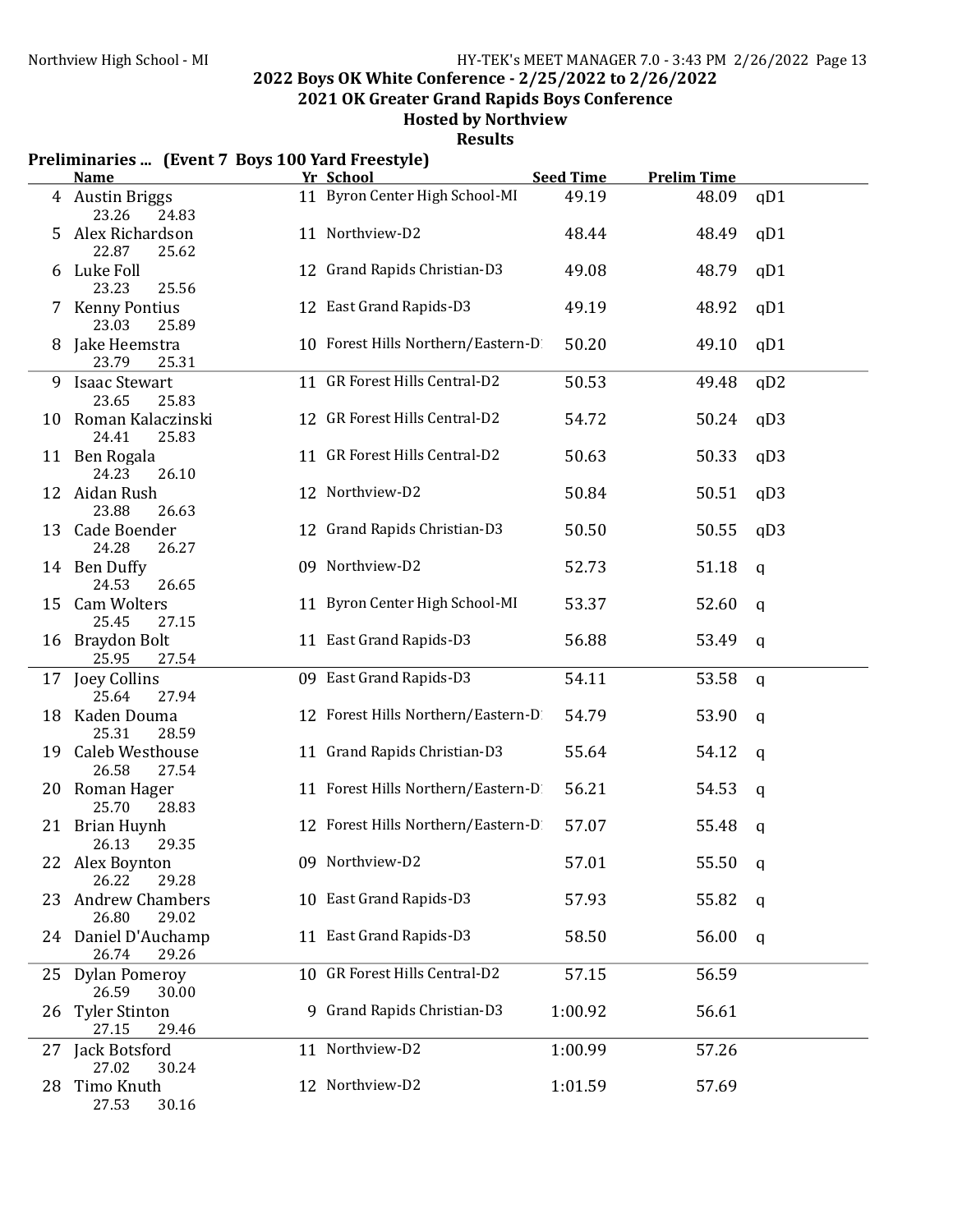2021 OK Greater Grand Rapids Boys Conference

# Hosted by Northview

|    | Preliminaries  (Event 7 Boys 100 Yard Freestyle)<br><b>Name</b> |                                            | <b>Seed Time</b> | <b>Prelim Time</b> |  |
|----|-----------------------------------------------------------------|--------------------------------------------|------------------|--------------------|--|
|    | 29 Sam Grant                                                    | Yr School<br>09 GR Forest Hills Central-D2 | 59.61            | 58.22              |  |
|    | 28.18<br>30.04                                                  |                                            |                  |                    |  |
|    | 30 Jake Leopold<br>28.90<br>29.33                               | 12 Forest Hills Northern/Eastern-D 1:00.66 |                  | 58.23              |  |
|    | 31 Harsh Nigam<br>27.84<br>30.48                                | 10 East Grand Rapids-D3                    | 59.81            | 58.32              |  |
|    | 32 Will Roggenbaum<br>28.23<br>30.68                            | 10 Northview-D2                            | 1:00.16          | 58.91              |  |
|    | 33 Dylan Norton<br>28.94<br>30.42                               | 10 Northview-D2                            | 1:00.67          | 59.36              |  |
|    | 34 Asher Vincent<br>28.42<br>31.41                              | 09 Northview-D2                            | 1:02.01          | 59.83              |  |
|    | 35 Ian McLellan<br>29.00<br>30.91                               | 9 Byron Center High School-MI              | 1:02.54          | 59.91              |  |
|    | 36 Harrison Cook<br>28.40<br>31.60                              | 10 East Grand Rapids-D3                    | 1:04.21          | 1:00.00            |  |
|    | 37 Jackson Force<br>29.24<br>32.06                              | 12 Northview-D2                            | 1:02.53          | 1:01.30            |  |
|    | 38 Zach Hartemink<br>29.60<br>31.94                             | 9 Grand Rapids Christian-D3                | 1:06.50          | 1:01.54            |  |
|    | 39 Brady Wolters<br>29.89<br>31.92                              | 10 Byron Center High School-MI             | 1:03.91          | 1:01.81            |  |
|    | 40 Colin Sawyer<br>29.61<br>33.45                               | 10 East Grand Rapids-D3                    | 1:04.48          | 1:03.06            |  |
|    | 41 Aidan Foley<br>30.44<br>33.28                                | 10 Forest Hills Northern/Eastern-D 1:03.47 |                  | 1:03.72            |  |
|    | 42 Gavin Van't Hof<br>31.03<br>35.01                            | 12 Northview-D2                            | 1:05.77          | 1:06.04            |  |
|    | 43 Josiah Gonzalez<br>32.62<br>35.09                            | 11 Byron Center High School-MI             | 1:11.53          | 1:07.71            |  |
|    | 44 Manuel Lopez<br>32.98<br>35.47                               | 10 Byron Center High School-MI             | 1:14.40          | 1:08.45            |  |
|    | 45 Bryan Diemer<br>34.29<br>37.74                               | 9 Grand Rapids Christian-D3                | 1:12.53          | 1:12.03            |  |
|    | 46 Xander Helenius<br>32.74<br>39.99                            | 09 Northview-D2                            | 1:18.37          | 1:12.73            |  |
| 47 | <b>Brody Thompson</b><br>34.51<br>39.02                         | 10 Northview-D2                            | 1:15.08          | 1:13.53            |  |
|    | 48 Luk Lagwi<br>33.11<br>43.19                                  | 10 Grand Rapids Christian-D3               | 1:17.24          | 1:16.30            |  |
| 49 | Jerry Zhang<br>36.35<br>43.28                                   | 9 Grand Rapids Christian-D3                | 1:22.33          | 1:19.63            |  |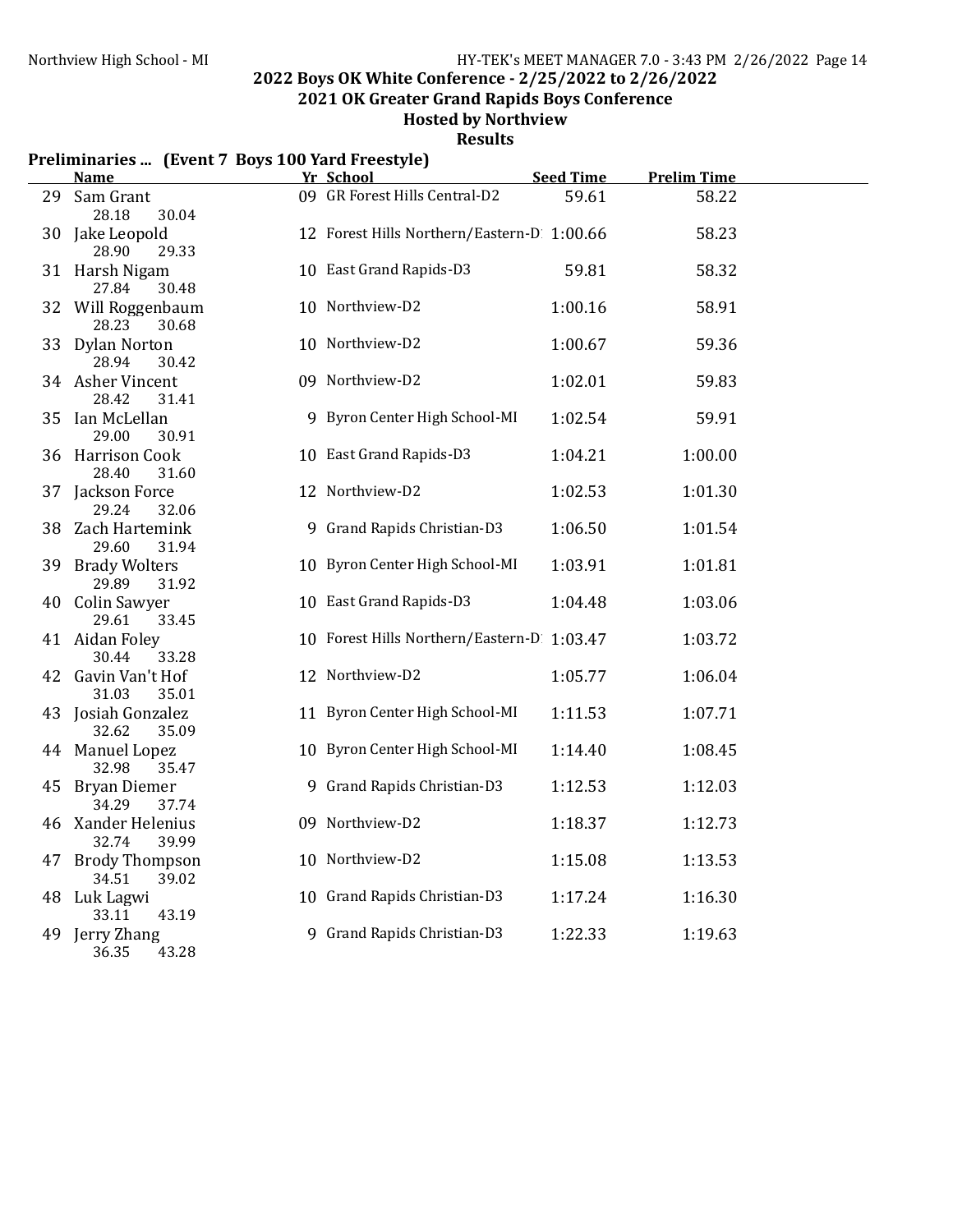2021 OK Greater Grand Rapids Boys Conference

#### Hosted by Northview

|                  | <b>Event 8 Boys 500 Yard Freestyle</b>   |                                                           |       |       |                                                                            |       |       |                           |                    |                |                |
|------------------|------------------------------------------|-----------------------------------------------------------|-------|-------|----------------------------------------------------------------------------|-------|-------|---------------------------|--------------------|----------------|----------------|
|                  |                                          | Pool: 4:45.99 !<br>4:54.99 D1<br>5:01.69 D2<br>5:10.09 D3 | 2015  |       | Conference: 4:41.35 @ 2/27/2016 Karsen Diepholz<br><b>Karsten Diepholz</b> |       |       | <b>FHC</b><br><b>GRFH</b> |                    |                |                |
|                  | <b>Name</b>                              |                                                           |       |       | Yr School                                                                  |       |       | <b>Prelim Time</b>        | <b>Finals Time</b> |                | <b>Points</b>  |
| A - Final        |                                          |                                                           |       |       |                                                                            |       |       |                           |                    |                |                |
|                  | 1 Carter Kegle<br>25.38<br>29.35         | 27.61<br>28.48                                            | 28.25 | 28.68 | 10 East Grand Rapids-D3<br>28.99                                           | 29.00 | 29.07 | 4:48.37<br>29.25          | 4:44.06! D1        |                | 20             |
|                  | 2 Matt Barr<br>26.08<br>29.28            | 29.51<br>29.27                                            | 30.72 | 30.05 | 12 Byron Center High School-MI<br>30.35                                    | 30.71 | 30.76 | 4:55.49<br>30.24          | 4:56.97            | D <sub>2</sub> | 17             |
| 3                | Liam Sneller<br>26.49<br>31.14           | 29.31<br>30.24                                            | 30.02 | 30.08 | 09 Northview-D2<br>30.68                                                   | 30.81 | 31.02 | 4:58.53<br>31.30          | 5:01.09            | D <sub>2</sub> | 16             |
| 4                | Evan Nelson<br>26.56<br>31.89            | 29.52<br>30.51                                            | 30.57 | 31.32 | 9 Grand Rapids Christian-D3<br>31.53                                       | 31.74 | 32.58 | 5:07.96<br>32.49          | 5:08.71            | D <sub>3</sub> | 15             |
| 5                | Matt Klaver<br>26.69<br>31.49            | 29.90<br>30.16                                            | 31.55 | 32.05 | 12 Grand Rapids Christian-D3<br>31.59                                      | 32.35 | 32.87 | 5:08.34<br>32.79          | 5:11.44            |                | 14             |
|                  | 6 Charlie Chappus<br>27.34<br>32.54      | 30.48<br>31.40                                            | 30.91 | 31.62 | 09 East Grand Rapids-D3<br>31.57                                           | 32.01 | 31.97 | 5:11.61<br>32.51          | 5:12.35            |                | 13             |
|                  | 7 Eli Assaf<br>27.60<br>32.37            | 30.49<br>31.17                                            | 31.03 | 31.37 | 11 East Grand Rapids-D3<br>31.96                                           | 32.16 | 32.20 | 5:17.39<br>32.79          | 5:13.14            |                | 12             |
| 8.               | <b>Andrew Kerssies</b><br>27.75<br>33.35 | 30.22<br>32.18                                            | 30.61 | 31.44 | 12 GR Forest Hills Central-D2<br>31.73                                     | 32.52 | 32.65 | 5:15.25<br>32.99          | 5:15.44            |                | 11             |
| <b>B</b> - Final |                                          |                                                           |       |       |                                                                            |       |       |                           |                    |                |                |
| 9                | Alex Schenck<br>27.27<br>32.64           | 30.57<br>31.25                                            | 31.54 | 31.54 | 12 GR Forest Hills Central-D2<br>32.27                                     | 32.55 | 33.22 | 5:18.91<br>33.05          | 5:15.90            |                | 9              |
| 10               | Evan Behee<br>27.94<br>31.64             | 31.84<br>29.96                                            | 32.19 | 32.97 | 09 Forest Hills Northern/Eastern-D<br>32.88                                | 32.44 | 32.04 | 5:24.63<br>32.10          | 5:16.00            |                | $\overline{7}$ |
|                  | 11 Andrew Hill<br>28.08<br>32.86         | 31.49<br>31.86                                            | 32.56 | 32.66 | 10 Byron Center High School-MI<br>33.40                                    | 33.54 | 33.09 | 5:24.20<br>33.18          | 5:22.72            |                | 6              |
|                  | 12 Griffin Damuth<br>29.24<br>33.98      | 32.94<br>31.62                                            | 32.91 | 33.78 | 09 Northview-D2<br>33.91                                                   | 34.70 | 34.21 | 5:31.28<br>34.09          | 5:31.38            |                | 5              |
|                  | 13 Zach Ruffer<br>30.54<br>34.78         | 34.10<br>31.93                                            | 34.25 | 35.40 | 09 GR Forest Hills Central-D2<br>34.85                                     | 35.15 | 34.88 | 5:41.12<br>33.97          | 5:39.85            |                | $\overline{4}$ |
|                  | 14 George Samra<br>30.57<br>35.21        | 33.26<br>32.80                                            | 34.80 | 35.40 | 12 East Grand Rapids-D3<br>35.36                                           | 35.38 | 35.49 | 5:43.06<br>34.45          | 5:42.72            |                | 3              |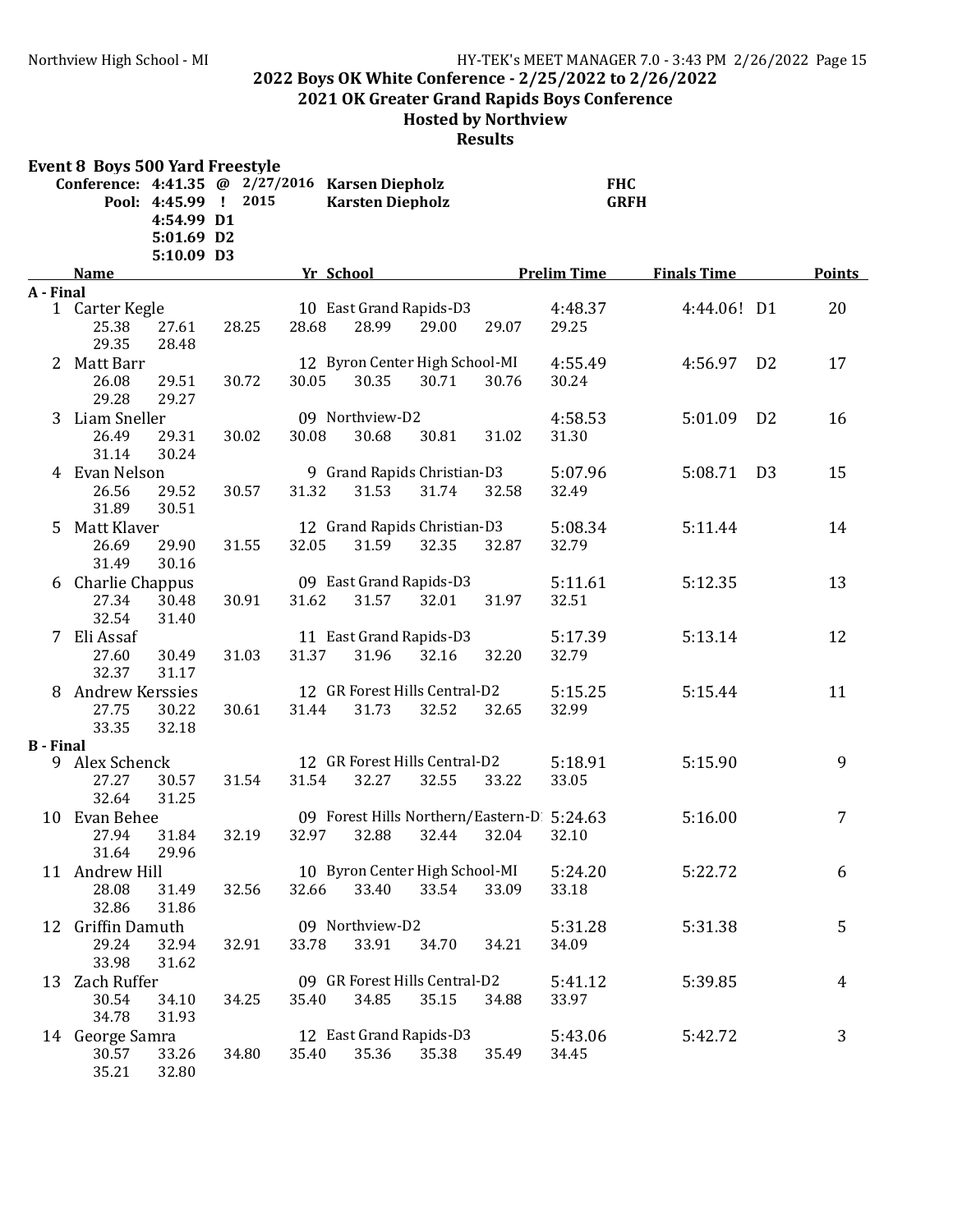2021 OK Greater Grand Rapids Boys Conference

#### Hosted by Northview

|           | B - Final  (Event 8 Boys 500 Yard Freestyle)<br><b>Name</b>                               |                                        |                      | Yr School |                                         |       |                                                     | <b>Prelim Time</b> | <b>Finals Time</b> |     | <b>Points</b>  |
|-----------|-------------------------------------------------------------------------------------------|----------------------------------------|----------------------|-----------|-----------------------------------------|-------|-----------------------------------------------------|--------------------|--------------------|-----|----------------|
|           | 15 Wayne He                                                                               |                                        |                      |           |                                         |       | 12 Forest Hills Northern/Eastern-D 5:44.86          |                    | 5:50.89            |     | $\overline{2}$ |
|           | 30.00<br>37.31                                                                            | 34.20<br>35.30                         | 34.44                | 35.06     | 35.27                                   | 36.27 | 35.75                                               | 37.29              |                    |     |                |
|           | Noah Krull<br>27.90<br>33.39                                                              | 30.85<br>32.00                         | 31.92                | 32.71     | 11 Northview-D2<br>32.62                | 33.54 | 32.50                                               | 5:23.48<br>32.84   | DQ                 |     |                |
| C - Final |                                                                                           |                                        |                      |           |                                         |       |                                                     |                    |                    |     |                |
|           | 17 Vishal Amarnath<br>29.79<br>34.02                                                      | 33.23<br>32.74                         | 33.82                | 35.01     | 35.31                                   | 35.82 | 12 Forest Hills Northern/Eastern-D 5:53.07<br>36.35 | 36.06              | 5:42.15            |     |                |
|           | 18 Ronald McNally<br>30.18<br>34.64                                                       | 34.91<br>31.98                         | 34.83                | 34.87     | 35.95                                   | 35.69 | 11 Forest Hills Northern/Eastern-D 6:01.26<br>34.11 | 36.01              | 5:43.17            |     |                |
|           | 19 Eli Bostelaar<br>29.51                                                                 | 33.56                                  | 34.97                | 35.70     | 11 Byron Center High School-MI<br>36.38 | 35.96 | 35.85                                               | 5:46.65<br>35.70   | 5:44.69            |     |                |
|           | 35.17<br>20 Jacob Sanford<br>30.44<br>35.57                                               | 31.89<br>33.93<br>34.34                | 35.62                | 36.35     | 09 GR Forest Hills Central-D2<br>35.86  | 37.02 | 37.24                                               | 5:49.83<br>36.06   | 5:52.43            |     |                |
|           | 21 Daniel Doyle<br>29.72<br>37.18                                                         | 33.98<br>35.50                         | 35.63                | 37.04     | 12 Grand Rapids Christian-D3<br>37.19   | 37.63 | 37.45                                               | 6:16.17<br>37.78   | 5:59.10            |     |                |
|           | 22 Ryan Kamp<br>31.38<br>40.44                                                            | 36.19<br>37.88                         | 38.85                | 40.59     | 11 Northview-D2<br>40.57                | 40.24 | 41.21                                               | 6:27.39<br>40.53   | 6:27.88            |     |                |
|           | 23 Luke Rowland<br>31.58<br>41.11                                                         | 36.70<br>37.63                         | 39.63                | 40.88     | 11 Grand Rapids Christian-D3<br>41.78   | 42.17 | 42.02                                               | 6:40.98<br>41.62   | 6:35.12            |     |                |
|           | 24 Peter Kuperus<br>34.08<br>42.08                                                        | 38.57<br>39.66                         | 40.99                | 41.79     | 10 Grand Rapids Christian-D3<br>42.64   | 41.68 | 41.60                                               | 6:59.97<br>42.05   | x6:45.14           |     |                |
|           | <b>Event 8 Boys 500 Yard Freestyle</b><br>Conference: 4:41.35 @ 2/27/2016 Karsen Diepholz |                                        |                      |           |                                         |       |                                                     | <b>FHC</b>         |                    |     |                |
|           |                                                                                           | 4:54.99 D1<br>5:01.69 D2<br>5:10.09 D3 | Pool: 4:45.99 ! 2015 |           | <b>Karsten Diepholz</b>                 |       |                                                     |                    | <b>GRFH</b>        |     |                |
|           | <b>Name</b>                                                                               |                                        |                      | Yr School |                                         |       |                                                     | <b>Seed Time</b>   | <b>Prelim Time</b> |     |                |
|           | <b>Preliminaries</b>                                                                      |                                        |                      |           |                                         |       |                                                     |                    |                    |     |                |
|           | 1 Carter Kegle<br>25.94<br>29.41                                                          | 28.64<br>28.01                         | 29.06                | 29.36     | 10 East Grand Rapids-D3<br>29.21        | 29.40 | 29.70                                               | 4:46.06<br>29.64   | 4:48.37            | qD1 |                |
| 2         | Matt Barr<br>26.31<br>29.84                                                               | 29.75<br>29.37                         | 30.24                | 29.98     | 12 Byron Center High School-MI<br>29.89 | 30.10 | 30.15                                               | 5:10.59<br>29.86   | 4:55.49            | qD2 |                |
| 3         | Liam Sneller<br>26.16<br>30.61                                                            | 29.17<br>29.79                         | 29.52                | 30.32     | 09 Northview-D2<br>30.76                | 30.25 | 30.21                                               | 5:07.42<br>31.74   | 4:58.53            | qD2 |                |
|           | 4 Evan Nelson<br>26.88<br>31.61                                                           | 29.93<br>29.93                         | 30.77                | 31.19     | 9 Grand Rapids Christian-D3<br>31.78    | 31.88 | 32.10                                               | 5:18.48<br>31.89   | 5:07.96            | qD3 |                |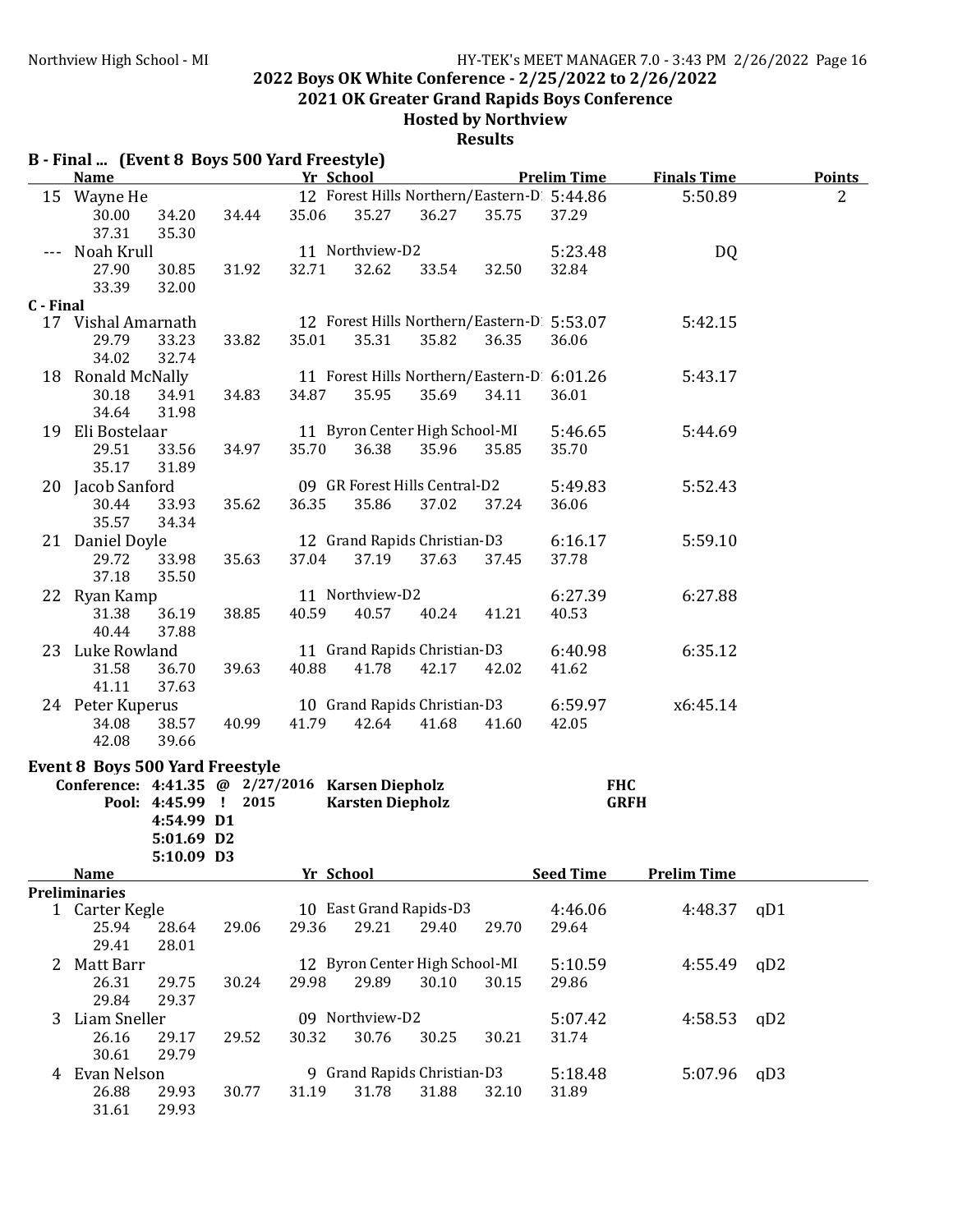2021 OK Greater Grand Rapids Boys Conference

#### Hosted by Northview **Results**

|    | <b>Name</b>                                            |       | Preliminaries  (Event 8 Boys 500 Yard Freestyle)<br>Yr School                           | <b>Seed Time</b><br><b>Prelim Time</b>      |  |
|----|--------------------------------------------------------|-------|-----------------------------------------------------------------------------------------|---------------------------------------------|--|
|    | 5 Matt Klaver                                          |       | 12 Grand Rapids Christian-D3                                                            | 5:08.34 qD3<br>5:45.41                      |  |
|    | 26.72<br>29.99<br>31.77<br>30.01                       | 30.77 | 31.17<br>31.64<br>31.82<br>32.32                                                        | 32.13                                       |  |
|    | 6 Charlie Chappus<br>27.60<br>30.51<br>32.22<br>30.94  | 31.18 | 09 East Grand Rapids-D3<br>31.65<br>31.49<br>31.81<br>32.18<br>32.03                    | 5:21.69<br>$5:11.61$ q                      |  |
|    | 7 Andrew Kerssies<br>27.55<br>29.85<br>33.59<br>33.07  | 30.87 | 12 GR Forest Hills Central-D2<br>31.32<br>31.61<br>31.87<br>32.48                       | 5:17.65<br>5:15.25<br>$\mathsf{q}$<br>33.04 |  |
| 8  | Eli Assaf<br>27.85<br>31.05<br>33.13<br>32.17          | 31.09 | 11 East Grand Rapids-D3<br>31.58<br>32.52<br>32.40<br>32.82                             | 5:19.54<br>5:17.39<br>q<br>32.78            |  |
|    | 9 Alex Schenck<br>28.02<br>31.15<br>32.88<br>30.99     | 31.41 | 12 GR Forest Hills Central-D2<br>32.69<br>32.87<br>33.20<br>32.85<br>32.85              | 5:28.37<br>5:18.91<br>$\mathsf{q}$          |  |
|    | 10 Noah Krull<br>27.95<br>31.21<br>33.48<br>32.39      | 31.59 | 11 Northview-D2<br>31.95<br>32.58<br>33.83<br>34.04<br>34.46                            | 5:35.45<br>5:23.48<br>q                     |  |
|    | 11 Andrew Hill<br>32.15<br>29.09<br>32.85<br>30.43     | 33.35 | 10 Byron Center High School-MI<br>32.83<br>33.40<br>33.26<br>33.56<br>33.28             | 5:32.16<br>5:24.20<br>$\alpha$              |  |
|    | 12 Evan Behee<br>31.62<br>28.11<br>32.99<br>31.14      | 32.78 | 09 Forest Hills Northern/Eastern-D 5:37.32<br>33.59<br>33.78<br>33.60<br>33.65<br>33.37 | 5:24.63<br>$\alpha$                         |  |
|    | 13 Griffin Damuth<br>29.78<br>33.40<br>32.99<br>32.05  | 33.55 | 09 Northview-D2<br>32.91<br>34.17<br>34.22<br>34.75<br>33.46                            | 5:31.28<br>5:34.57<br>$\mathbf{q}$          |  |
|    | 14 Zach Ruffer<br>31.02<br>34.44<br>34.06<br>31.98     | 34.66 | 09 GR Forest Hills Central-D2<br>35.49<br>35.14<br>35.22<br>34.60<br>34.51              | 5:52.01<br>5:41.12<br>$\mathbf{q}$          |  |
|    | 15 George Samra<br>33.05<br>30.43<br>34.97<br>33.73    | 34.63 | 12 East Grand Rapids-D3<br>35.21<br>35.04<br>35.35<br>35.11                             | 5:43.06<br>6:04.91<br>q<br>35.54            |  |
|    | 16 Wayne He<br>32.89<br>29.76<br>36.17<br>34.12        | 33.94 | 12 Forest Hills Northern/Eastern-D 5:50.97<br>34.09<br>34.96<br>35.77<br>36.69          | 5:44.86<br>q<br>36.47                       |  |
| 17 | Eli Bostelaar<br>30.57<br>33.75<br>35.31<br>33.62      | 34.54 | 11 Byron Center High School-MI<br>36.07<br>35.12<br>35.93<br>35.83<br>35.91             | 5:51.54<br>$5:46.65$ q                      |  |
|    | 18 Jacob Sanford<br>30.06<br>33.24<br>35.49<br>34.29   | 35.01 | 09 GR Forest Hills Central-D2<br>35.73<br>36.63<br>36.40<br>36.71<br>36.27              | 5:56.95<br>5:49.83<br>q                     |  |
|    | 19 Vishal Amarnath<br>28.97<br>32.63<br>37.32<br>36.15 | 34.69 | 12 Forest Hills Northern/Eastern-D<br>35.17<br>36.55<br>36.63<br>37.30<br>37.66         | 5:44.79<br>5:53.07<br>q                     |  |
| 20 | Ronald McNally<br>30.85<br>35.56<br>37.08<br>34.36     | 37.36 | 11 Forest Hills Northern/Eastern-D<br>37.59<br>36.64<br>37.60<br>37.08                  | 6:02.21<br>6:01.26<br>q<br>37.14            |  |
|    | 21 Daniel Doyle<br>31.27<br>35.81<br>37.62             | 38.24 | 12 Grand Rapids Christian-D3<br>38.28<br>38.85 1:18.77<br>38.48<br>38.85                | 6:04.97<br>6:16.17<br>q                     |  |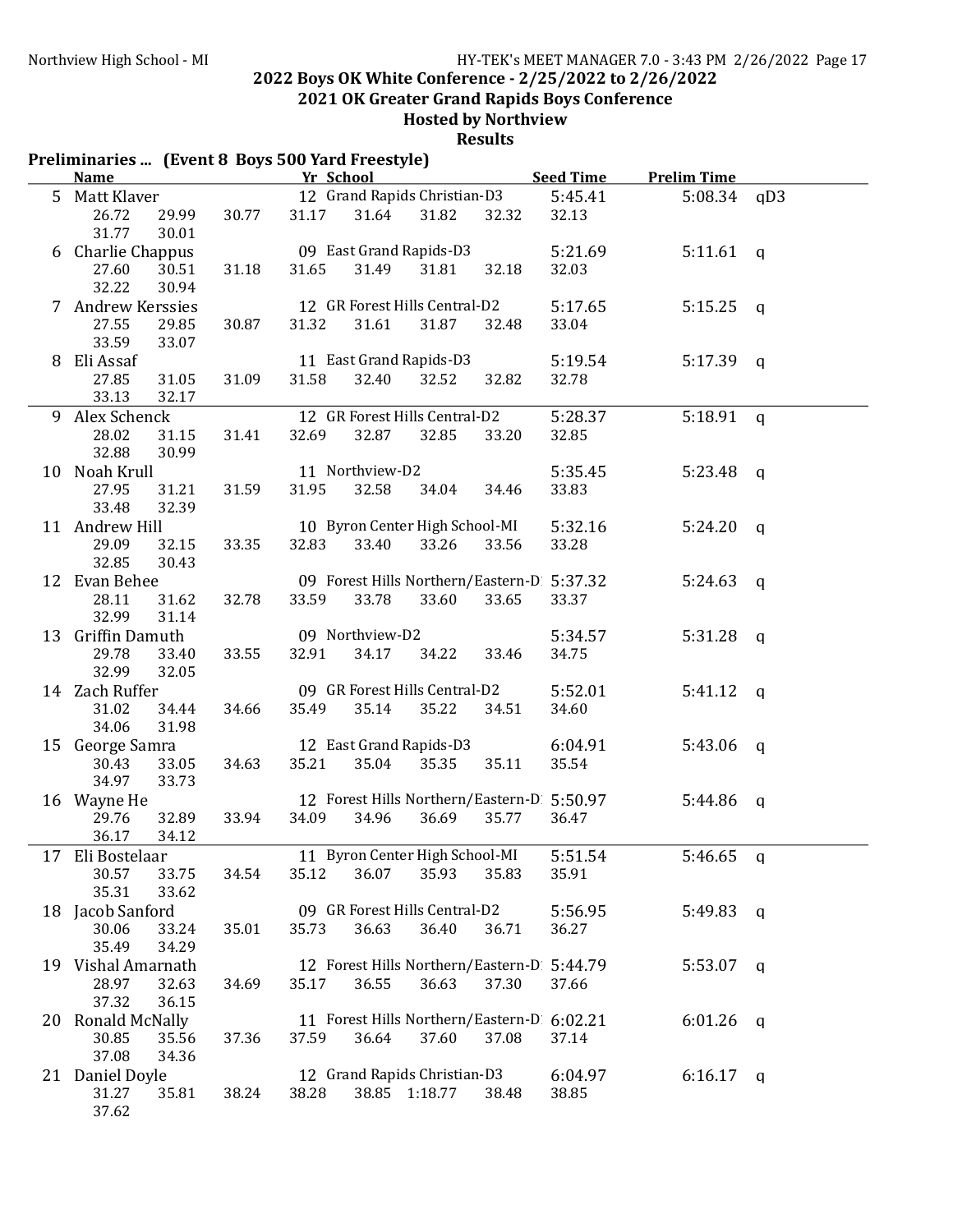2021 OK Greater Grand Rapids Boys Conference

#### Hosted by Northview

|                  | Preliminaries  (Event 8 Boys 500 Yard Freestyle)<br><b>Name</b>  |                                  |       |       | Yr School                                                        |       |       | <b>Seed Time</b>   | <b>Prelim Time</b>           |                |               |
|------------------|------------------------------------------------------------------|----------------------------------|-------|-------|------------------------------------------------------------------|-------|-------|--------------------|------------------------------|----------------|---------------|
|                  |                                                                  |                                  |       |       | 11 Northview-D2                                                  |       |       |                    |                              |                |               |
|                  | 22 Ryan Kamp<br>32.42<br>39.72                                   | 37.36<br>35.45                   | 39.88 | 40.14 | 40.59                                                            | 40.95 | 40.29 | 6:57.56<br>40.59   | 6:27.39                      | a              |               |
|                  | 23 Luke Rowland<br>31.74<br>41.99                                | 37.38<br>39.22                   | 39.62 | 40.46 | 11 Grand Rapids Christian-D3<br>41.47                            | 42.02 | 43.52 | 7:31.71<br>43.56   | 6:40.98                      | a              |               |
|                  | 24 Peter Kuperus<br>34.19<br>43.89                               | 40.59<br>39.66                   | 42.87 | 42.58 | 10 Grand Rapids Christian-D3<br>43.74                            | 44.39 | 43.67 | 7:06.88<br>44.39   | 6:59.97                      | q              |               |
|                  | <b>Event 10 Boys 100 Yard Backstroke</b><br>Conference:<br>Pool: | 55.29 D1<br>56.89 D2<br>59.09 D3 |       |       | 50.15 @ 2/29/2020 Joel Wachter<br>50.15 ! 2/29/2020 Joel Wachter |       |       |                    | <b>SPLK</b><br><b>Lakers</b> |                |               |
|                  | <b>Name</b>                                                      |                                  |       |       | Yr School                                                        |       |       | <b>Prelim Time</b> | <b>Finals Time</b>           |                | <b>Points</b> |
| A - Final        |                                                                  |                                  |       |       |                                                                  |       |       |                    |                              |                |               |
|                  | 1 Micah Spitzley<br>26.62                                        | 28.30                            |       |       | 10 East Grand Rapids-D3                                          |       |       | 55.07              | 54.92                        | D <sub>1</sub> | 20            |
|                  | <b>Ted Turnage</b><br>26.45                                      | 28.49                            |       |       | 11 East Grand Rapids-D3                                          |       |       | 55.22              | 54.94                        | D <sub>1</sub> | 17            |
|                  | Reed Dixon<br>26.88                                              | 29.31                            |       |       | 10 GR Forest Hills Central-D2                                    |       |       | 56.68              | 56.19                        | D <sub>2</sub> | 16            |
|                  | 4 Kody Livezey<br>27.54                                          | 29.29                            |       |       | 11 Northview-D2                                                  |       |       | 56.97              | 56.83                        | D <sub>2</sub> | 15            |
| 5.               | Cole Mitchell<br>27.81                                           | 29.59                            |       |       | 10 Byron Center High School-MI                                   |       |       | 56.65              | 57.40                        | D <sub>3</sub> | 14            |
|                  | Luke Pouillon<br>28.41                                           | 30.11                            |       |       | 09 East Grand Rapids-D3                                          |       |       | 58.51              | 58.52                        | D <sub>3</sub> | 13            |
|                  | 7 Mace Boender<br>28.75                                          | 30.50                            |       |       | 9 Grand Rapids Christian-D3                                      |       |       | 58.80              | 59.25                        |                | 12            |
|                  | 8 Aaron Petroelje<br>28.30                                       | 31.34                            |       |       | 10 Byron Center High School-MI                                   |       |       | 59.36              | 59.64                        |                | 11            |
| <b>B</b> - Final |                                                                  |                                  |       |       |                                                                  |       |       |                    |                              |                |               |
| 9                | Spencer Piela<br>28.46                                           | 30.45                            |       |       | 12 Northview-D2                                                  |       |       | 59.85              | 58.91                        | D <sub>3</sub> | 9             |
| 10               | Matt Klaver<br>28.58                                             | 30.79                            |       |       | 12 Grand Rapids Christian-D3                                     |       |       | 59.63              | 59.37                        |                | 7             |
| 11               | Mike Wormmeester<br>29.46                                        | 30.22                            |       |       | 11 Forest Hills Northern/Eastern-D 1:00.03                       |       |       |                    | 59.68                        |                | 6             |
|                  | 12 Jesse Yang<br>29.70                                           | 31.99                            |       |       | 12 Forest Hills Northern/Eastern-D 1:01.06                       |       |       |                    | 1:01.69                      |                | 5             |
| 13               | Will Conrad<br>30.22                                             | 31.85                            |       |       | 12 Forest Hills Northern/Eastern-D 1:02.18                       |       |       |                    | 1:02.07                      |                | 4             |
|                  | 14 Nate Barr<br>30.31                                            | 32.75                            |       | 12    | Byron Center High School-MI                                      |       |       | 1:01.70            | 1:03.06                      |                | 3             |
| 15               | Dylan Pomeroy<br>31.16                                           | 34.54                            |       | 10    | <b>GR Forest Hills Central-D2</b>                                |       |       | 1:05.85            | 1:05.70                      |                | 2             |
| 16               | Nolan Breckon<br>31.71                                           | 34.90                            |       |       | 09 GR Forest Hills Central-D2                                    |       |       | 1:06.28            | 1:06.61                      |                | $\mathbf{1}$  |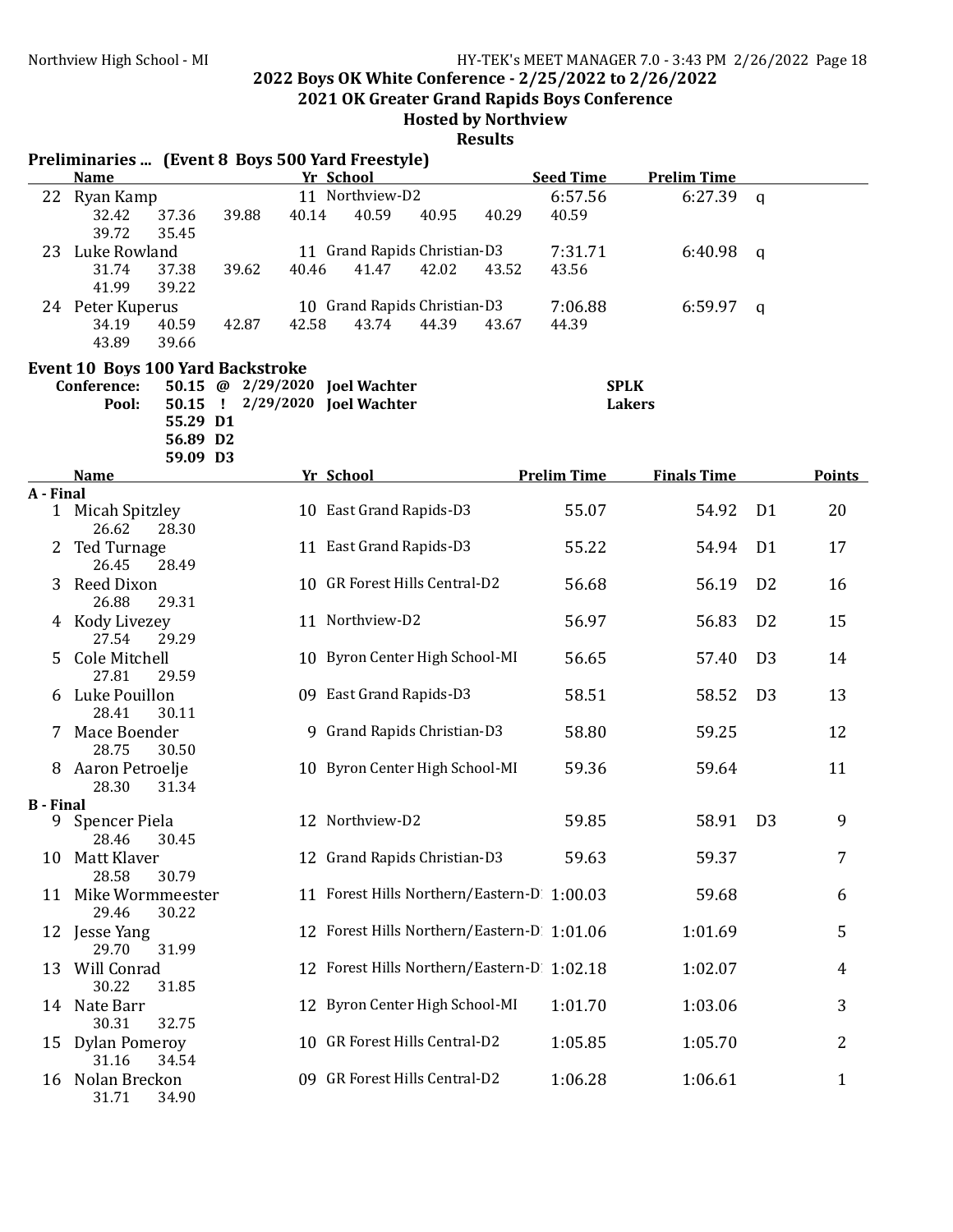2021 OK Greater Grand Rapids Boys Conference

#### Hosted by Northview

|           | <b>Name</b>                                                  |          | C - Final  (Event 10 Boys 100 Yard Backstroke) | Yr School                                  | <b>Prelim Time</b> | <b>Finals Time</b> | <b>Points</b> |  |  |  |  |  |
|-----------|--------------------------------------------------------------|----------|------------------------------------------------|--------------------------------------------|--------------------|--------------------|---------------|--|--|--|--|--|
|           |                                                              |          |                                                |                                            |                    |                    |               |  |  |  |  |  |
| C - Final | 17 Harsh Nigam<br>30.97                                      | 33.64    |                                                | 10 East Grand Rapids-D3                    | 1:06.73            | 1:04.61            |               |  |  |  |  |  |
| 18        | Noah Howe<br>31.78                                           | 33.36    |                                                | 12 Northview-D2                            | 1:06.49            | 1:05.14            |               |  |  |  |  |  |
|           | 19 Brady Jenkins<br>31.73                                    | 33.69    |                                                | 09 East Grand Rapids-D3                    | 1:06.65            | x1:05.42           |               |  |  |  |  |  |
| 20        | Evan Gao<br>31.60                                            | 33.96    |                                                | 09 Forest Hills Northern/Eastern-D 1:07.74 |                    | 1:05.56            |               |  |  |  |  |  |
|           | 21 Ian McLellan<br>32.16                                     | 33.72    |                                                | 9 Byron Center High School-MI              | 1:06.63            | 1:05.88            |               |  |  |  |  |  |
|           | 22 Roman Hager<br>32.60                                      | 34.37    |                                                | 11 Forest Hills Northern/Eastern-D 1:07.89 |                    | x1:06.97           |               |  |  |  |  |  |
|           | 23 Asher Vincent<br>32.25                                    | 35.62    |                                                | 09 Northview-D2                            | 1:08.06            | 1:07.87            |               |  |  |  |  |  |
|           | 24 Xander Helenius<br>39.21                                  | 45.19    |                                                | 09 Northview-D2                            | 1:23.99            | x1:24.40           |               |  |  |  |  |  |
|           | <b>Event 10 Boys 100 Yard Backstroke</b>                     |          |                                                |                                            |                    |                    |               |  |  |  |  |  |
|           | <b>SPLK</b><br>Conference:<br>50.15 @ 2/29/2020 Joel Wachter |          |                                                |                                            |                    |                    |               |  |  |  |  |  |
|           | Pool:                                                        |          | 50.15 ! 2/29/2020 Joel Wachter                 |                                            |                    | <b>Lakers</b>      |               |  |  |  |  |  |
|           |                                                              | 55.29 D1 |                                                |                                            |                    |                    |               |  |  |  |  |  |
|           |                                                              | 56.89 D2 |                                                |                                            |                    |                    |               |  |  |  |  |  |
|           |                                                              | 59.09 D3 |                                                |                                            |                    |                    |               |  |  |  |  |  |
|           | <b>Name</b>                                                  |          |                                                | Yr School                                  | <b>Seed Time</b>   | <b>Prelim Time</b> |               |  |  |  |  |  |
|           | <b>Preliminaries</b>                                         |          |                                                |                                            |                    |                    |               |  |  |  |  |  |
|           | 1 Micah Spitzley<br>26.59                                    | 28.48    |                                                | 10 East Grand Rapids-D3                    | 55.69              | 55.07              | qD1           |  |  |  |  |  |
| 2         | Ted Turnage<br>26.19                                         | 29.03    |                                                | 11 East Grand Rapids-D3                    | 54.67              | 55.22              | qD1           |  |  |  |  |  |
| 3         | Cole Mitchell<br>27.54                                       | 29.11    |                                                | 10 Byron Center High School-MI             | 1:00.83            | 56.65              | qD2           |  |  |  |  |  |
|           | 4 Reed Dixon<br>27.12                                        | 29.56    |                                                | 10 GR Forest Hills Central-D2              | 56.93              | 56.68              | qD2           |  |  |  |  |  |
|           | 5 Kody Livezey<br>27.16                                      | 29.81    |                                                | 11 Northview-D2                            | 59.11              | 56.97              | qD3           |  |  |  |  |  |
|           | 6 Luke Pouillon<br>28.64                                     | 29.87    |                                                | 09 East Grand Rapids-D3                    | 59.52              | 58.51 qD3          |               |  |  |  |  |  |
|           | Mace Boender<br>28.99                                        | 29.81    |                                                | 9 Grand Rapids Christian-D3                | 1:00.75            | 58.80              | qD3           |  |  |  |  |  |
| 8.        | Aaron Petroelje<br>28.69                                     | 30.67    |                                                | 10 Byron Center High School-MI             | 1:05.38            | 59.36              | q             |  |  |  |  |  |
| 9.        | Matt Klaver<br>28.66                                         | 30.97    |                                                | 12 Grand Rapids Christian-D3               | 1:00.39            | 59.63              | q             |  |  |  |  |  |
| 10.       | Spencer Piela<br>28.87                                       | 30.98    |                                                | 12 Northview-D2                            | 1:02.79            | 59.85              | q             |  |  |  |  |  |
| 11        | Mike Wormmeester<br>29.25                                    | 30.78    |                                                | 11 Forest Hills Northern/Eastern-D 1:00.62 |                    | 1:00.03            | q             |  |  |  |  |  |
| 12        | Jesse Yang<br>29.44                                          | 31.62    |                                                | 12 Forest Hills Northern/Eastern-D 1:02.81 |                    | 1:01.06            | q             |  |  |  |  |  |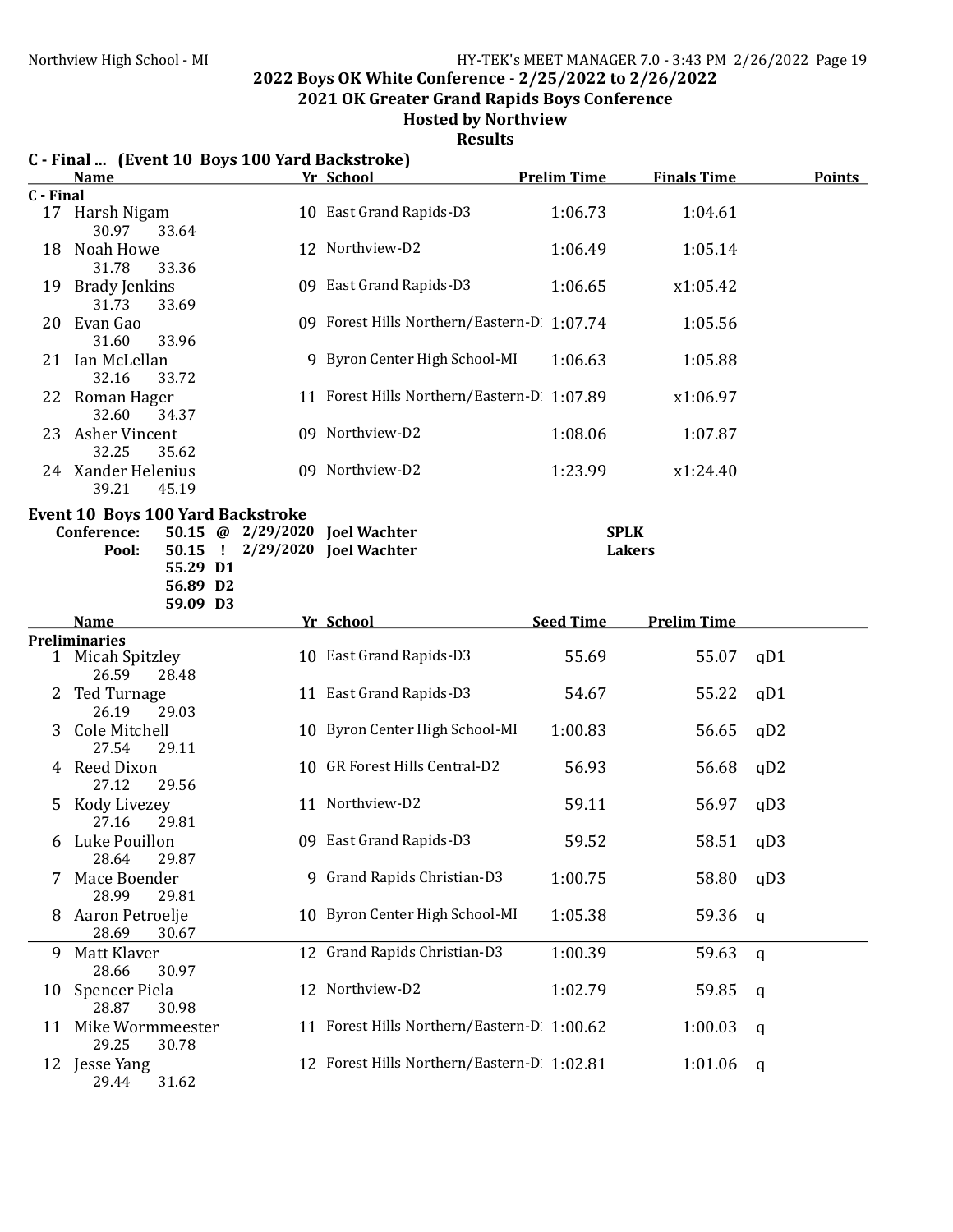2021 OK Greater Grand Rapids Boys Conference

#### Hosted by Northview

|           |                               |                          |                                            | Preliminaries  (Event 10 Boys 100 Yard Backstroke) |                    |                    |                |               |
|-----------|-------------------------------|--------------------------|--------------------------------------------|----------------------------------------------------|--------------------|--------------------|----------------|---------------|
|           | <b>Name</b>                   |                          |                                            | Yr School                                          | <b>Seed Time</b>   | <b>Prelim Time</b> |                |               |
| 13        | Nate Barr<br>29.92            | 31.78                    |                                            | 12 Byron Center High School-MI                     | 1:03.29            | 1:01.70            | $\mathbf{q}$   |               |
| 14        | Will Conrad<br>30.54          | 31.64                    |                                            | 12 Forest Hills Northern/Eastern-D                 | 1:08.54            | 1:02.18            | a              |               |
| 15        | <b>Dylan Pomeroy</b><br>31.71 | 34.14                    |                                            | 10 GR Forest Hills Central-D2                      | 1:07.05            | 1:05.85            | a              |               |
|           | 16 Nolan Breckon<br>30.98     | 35.30                    |                                            | 09 GR Forest Hills Central-D2                      | 1:07.24            | 1:06.28            | q              |               |
| 17        | Noah Howe<br>31.84            | 34.65                    |                                            | 12 Northview-D2                                    | 1:10.02            | 1:06.49            | $\mathbf q$    |               |
| 18        | Ian McLellan<br>32.26         | 34.37                    |                                            | 9 Byron Center High School-MI                      | 1:09.91            | 1:06.63            | a              |               |
| 19        | <b>Brady Jenkins</b><br>32.30 | 34.35                    |                                            | 09 East Grand Rapids-D3                            | 1:13.08            | 1:06.65            | a              |               |
| 20        | Harsh Nigam<br>32.24          | 34.49                    |                                            | 10 East Grand Rapids-D3                            | 1:07.91            | 1:06.73            | a              |               |
| 21        | Evan Gao<br>32.57             | 35.17                    |                                            | 09 Forest Hills Northern/Eastern-D 1:06.37         |                    | 1:07.74            | a              |               |
| 22        | Roman Hager<br>32.82          | 35.07                    |                                            | 11 Forest Hills Northern/Eastern-D 1:08.10         |                    | 1:07.89            | q              |               |
| 23        | <b>Asher Vincent</b><br>32.56 | 35.50                    |                                            | 09 Northview-D2                                    | 1:08.37            | 1:08.06            | q              |               |
|           | 24 Xander Helenius<br>39.81   | 44.18                    |                                            | 09 Northview-D2                                    | 1:31.81            | 1:23.99            | q              |               |
| 25        | Gavin Sosnowski<br>39.70      | 44.74                    |                                            | 12 Grand Rapids Christian-D3                       | 1:25.44            | 1:24.44            |                |               |
|           |                               |                          | <b>Event 11 Boys 100 Yard Breaststroke</b> |                                                    |                    |                    |                |               |
|           | Conference:                   |                          |                                            | 56.73 @ 3/12/2021 Michael Grover                   |                    | BYC-D2             |                |               |
|           | Pool:                         | 56.73                    | $\mathbf{I}$                               | 3/12/2021 Michael Grover                           |                    | BYC-D2             |                |               |
|           |                               | 1:01.49 D1               |                                            |                                                    |                    |                    |                |               |
|           |                               | 1:02.89 D2<br>1:04.19 D3 |                                            |                                                    |                    |                    |                |               |
|           | <b>Name</b>                   |                          |                                            | Yr School                                          | <b>Prelim Time</b> | <b>Finals Time</b> |                | <b>Points</b> |
| A - Final |                               |                          |                                            |                                                    |                    |                    |                |               |
| 1         | Michael Grover                | 26.19 29.89              |                                            | 12 Byron Center High School-MI                     | 57.86              | 56.08@D1           |                | 20            |
|           | 2 Josh Krampe<br>28.16        | 31.17                    |                                            | 12 Forest Hills Northern/Eastern-D                 | 59.67              | 59.33              | D <sub>1</sub> | 17            |
| 3         | Gavin Cai<br>27.68            | 32.50                    |                                            | 11 GR Forest Hills Central-D2                      | 1:00.57            | 1:00.18            | D <sub>1</sub> | 16            |
| 4         | Niklas Luehmann<br>28.74      | 32.34                    |                                            | 09 Forest Hills Northern/Eastern-D 1:00.96         |                    | 1:01.08            | D <sub>1</sub> | 15            |
| 5         | Sam Yeager<br>28.83           | 32.79                    |                                            | 12 GR Forest Hills Central-D2                      | 1:01.57            | 1:01.62            | D <sub>2</sub> | 14            |
|           | 6 Ben Tuthill<br>28.99        | 33.75                    |                                            | 11 Forest Hills Northern/Eastern-D 1:02.36         |                    | 1:02.74            | D <sub>2</sub> | 13            |
|           | 7 Gray Flermoen<br>29.83      | 33.56                    |                                            | 09 East Grand Rapids-D3                            | 1:02.62            | 1:03.39            | D <sub>3</sub> | 12            |
| 8         | Michael Hoard<br>29.49        | 34.08                    |                                            | 10 Northview-D2                                    | 1:03.82            | 1:03.57            | D <sub>3</sub> | 11            |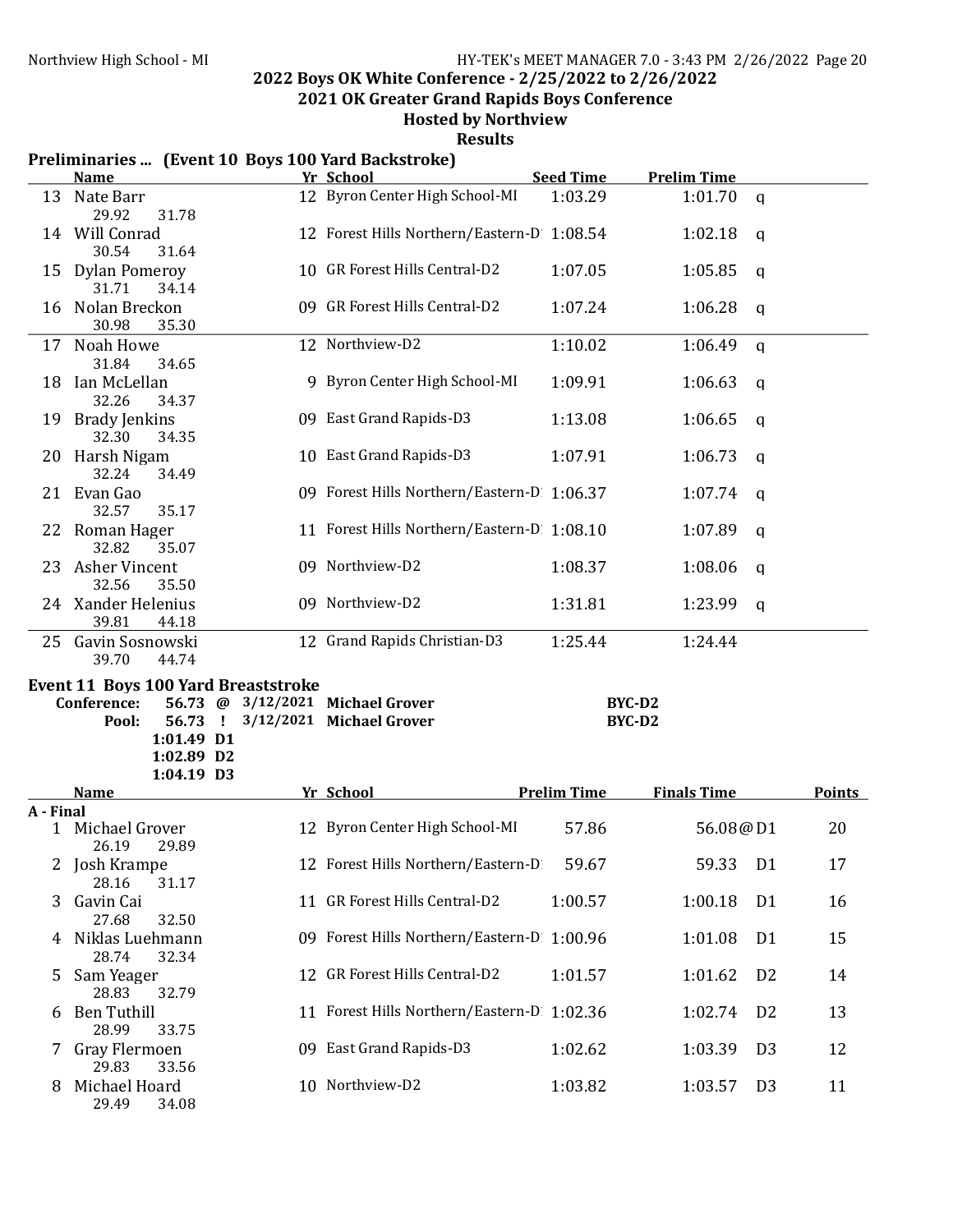2021 OK Greater Grand Rapids Boys Conference

Hosted by Northview

|                  | B - Final  (Event 11 Boys 100 Yard Breaststroke)                                                                                                                                           |                |  |                                            |                    |                    |                  |  |  |  |  |
|------------------|--------------------------------------------------------------------------------------------------------------------------------------------------------------------------------------------|----------------|--|--------------------------------------------|--------------------|--------------------|------------------|--|--|--|--|
|                  | <b>Name</b>                                                                                                                                                                                |                |  | Yr School                                  | <b>Prelim Time</b> | <b>Finals Time</b> | <b>Points</b>    |  |  |  |  |
| <b>B</b> - Final | 9 Nathan Rose                                                                                                                                                                              |                |  | 11 East Grand Rapids-D3                    | 1:06.74            | 1:05.02            | 9                |  |  |  |  |
|                  | 30.14<br>10 Ben Duffy                                                                                                                                                                      | 34.88          |  | 09 Northview-D2                            | 1:06.18            | 1:05.18            | 7                |  |  |  |  |
|                  | 30.95<br>11 Logan Tiggleman<br>30.48                                                                                                                                                       | 34.23<br>34.97 |  | 09 GR Forest Hills Central-D2              | 1:06.09            | 1:05.45            | 6                |  |  |  |  |
| 12               | Riku Duncan<br>31.43                                                                                                                                                                       | 35.48          |  | 11 Northview-D2                            | 1:06.80            | 1:06.91            | 5                |  |  |  |  |
|                  | 13 Ethan Smith<br>31.87                                                                                                                                                                    | 36.06          |  | 12 Byron Center High School-MI             | 1:09.16            | 1:07.93            | $\overline{4}$   |  |  |  |  |
|                  | 14 Jack Botsford<br>32.24                                                                                                                                                                  | 35.74          |  | 11 Northview-D2                            | 1:08.92            | 1:07.98            | 3                |  |  |  |  |
|                  | 15 Jack DeVries<br>32.06                                                                                                                                                                   | 37.12          |  | 10 Byron Center High School-MI             | 1:07.70            | 1:09.18            | $\boldsymbol{2}$ |  |  |  |  |
|                  | 16 Royce Xu<br>33.44                                                                                                                                                                       | 38.82          |  | 12 Forest Hills Northern/Eastern-D 1:11.20 |                    | 1:12.26            | $\mathbf{1}$     |  |  |  |  |
| C - Final        |                                                                                                                                                                                            |                |  |                                            |                    |                    |                  |  |  |  |  |
|                  | 17 Ethan Chalmers<br>32.42                                                                                                                                                                 | 37.66          |  | 09 Northview-D2                            | 1:11.72            | x1:10.08           |                  |  |  |  |  |
|                  | 18 Ian McIntrye<br>33.36                                                                                                                                                                   | 37.24          |  | 09 East Grand Rapids-D3                    | 1:11.82            | 1:10.60            |                  |  |  |  |  |
|                  | 19 Gerrit Boer<br>33.68                                                                                                                                                                    | 38.28          |  | 10 Grand Rapids Christian-D3               | 1:12.26            | 1:11.96            |                  |  |  |  |  |
|                  | 20 Brody Dunnill<br>35.47                                                                                                                                                                  | 39.07          |  | 9 Byron Center High School-MI              | 1:13.23            | 1:14.54            |                  |  |  |  |  |
|                  | 21 Jared Neuhaus<br>34.28                                                                                                                                                                  | 40.33          |  | 12 Forest Hills Northern/Eastern-D         | 1:14.68            | x1:14.61           |                  |  |  |  |  |
|                  | 22 Jacob Klug<br>35.08                                                                                                                                                                     | 39.96          |  | 10 East Grand Rapids-D3                    | 1:14.22            | 1:15.04            |                  |  |  |  |  |
|                  | 23 Mitchell Otteson<br>34.77                                                                                                                                                               | 40.57          |  | 12 Northview-D2                            | 1:15.64            | x1:15.34           |                  |  |  |  |  |
|                  | 24 Blake Bouwman<br>35.71                                                                                                                                                                  | 41.19          |  | 11 Grand Rapids Christian-D3               | 1:17.36            | 1:16.90            |                  |  |  |  |  |
|                  | <b>Event 11 Boys 100 Yard Breaststroke</b><br>Conference: 56.73 @ 3/12/2021 Michael Grover<br>BYC-D2<br>3/12/2021 Michael Grover<br>BYC-D2<br>56.73 !<br>Pool:<br>1:01.49 D1<br>1:02.89 D2 |                |  |                                            |                    |                    |                  |  |  |  |  |
|                  | <b>Name</b>                                                                                                                                                                                | 1:04.19 D3     |  | Yr School                                  | <b>Seed Time</b>   | <b>Prelim Time</b> |                  |  |  |  |  |
|                  | <b>Preliminaries</b>                                                                                                                                                                       |                |  |                                            |                    |                    |                  |  |  |  |  |
| 1                | Michael Grover<br>26.42                                                                                                                                                                    | 31.44          |  | 12 Byron Center High School-MI             | 56.61              | 57.86              | qD1              |  |  |  |  |
|                  | 2 Josh Krampe<br>28.10                                                                                                                                                                     | 31.57          |  | 12 Forest Hills Northern/Eastern-D         | 1:00.99            | 59.67              | qD1              |  |  |  |  |
| 3                | Gavin Cai<br>27.97                                                                                                                                                                         | 32.60          |  | 11 GR Forest Hills Central-D2              | 1:02.72            | 1:00.57            | qD1              |  |  |  |  |
| 4                | Niklas Luehmann<br>28.70                                                                                                                                                                   | 32.26          |  | 09 Forest Hills Northern/Eastern-D 1:01.56 |                    | 1:00.96            | qD1              |  |  |  |  |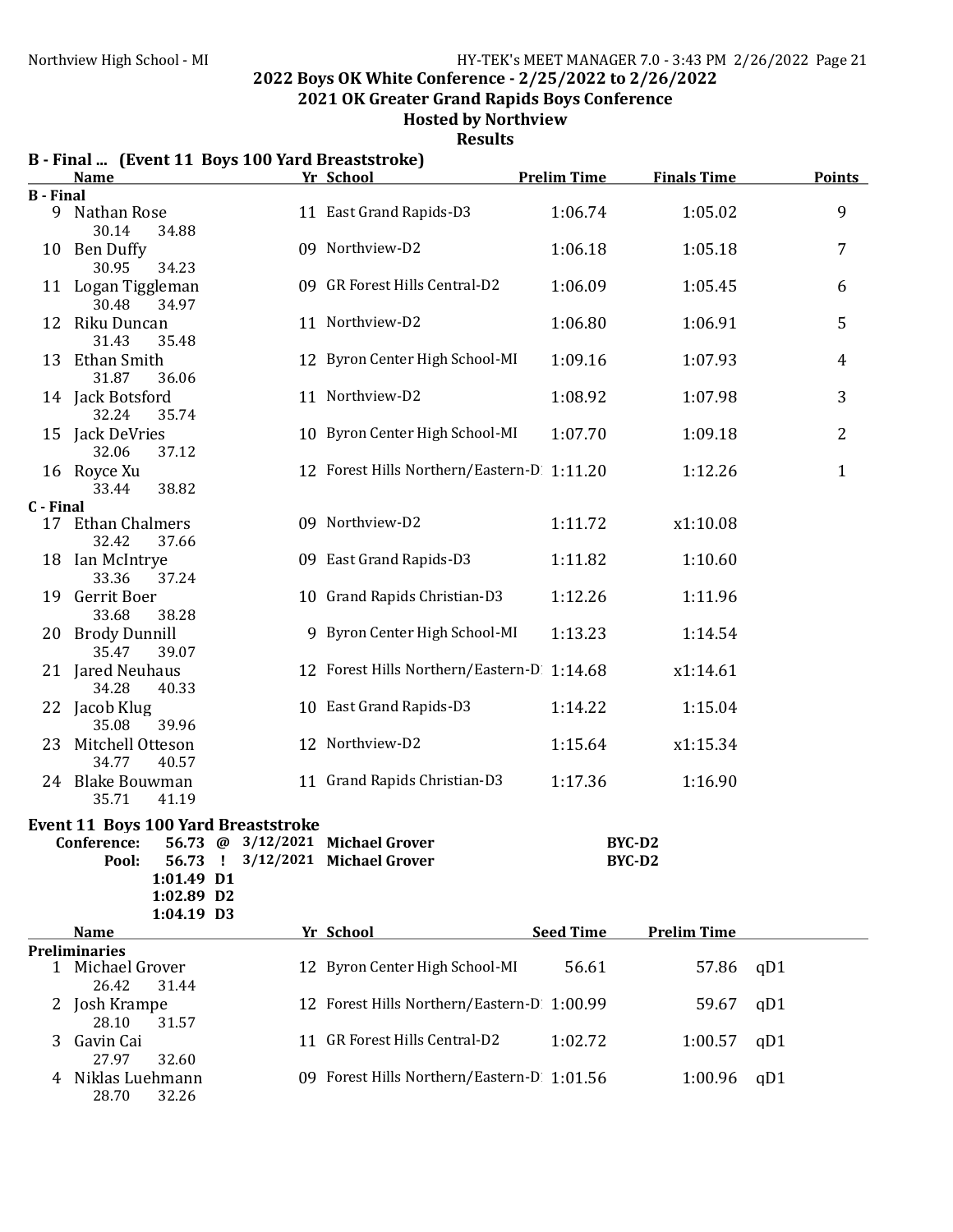2021 OK Greater Grand Rapids Boys Conference

Hosted by Northview

|    | <b>Name</b>                          |                | Preliminaries  (Event 11 Boys 100 Yard Breaststroke)<br>Yr School | <b>Seed Time</b> | <b>Prelim Time</b> |              |
|----|--------------------------------------|----------------|-------------------------------------------------------------------|------------------|--------------------|--------------|
|    | 5 Sam Yeager                         |                | 12 GR Forest Hills Central-D2                                     | 1:03.66          | 1:01.57            | qD2          |
| 6  | 29.04<br><b>Ben Tuthill</b><br>29.39 | 32.53<br>32.97 | 11 Forest Hills Northern/Eastern-D 1:06.31                        |                  | 1:02.36            | qD2          |
|    | 7 Gray Flermoen<br>29.07             | 33.55          | 09 East Grand Rapids-D3                                           | 1:05.81          | 1:02.62            | qD2          |
| 8  | Michael Hoard<br>29.65               | 34.17          | 10 Northview-D2                                                   | 1:03.04          | 1:03.82            | qD3          |
|    | 9 Logan Tiggleman<br>31.06           | 35.03          | 09 GR Forest Hills Central-D2                                     | 1:09.43          | 1:06.09            | $\mathbf q$  |
| 10 | <b>Ben Duffy</b><br>31.40            | 34.78          | 09 Northview-D2                                                   | 1:07.65          | 1:06.18            | $\mathsf{q}$ |
|    | 11 Nathan Rose<br>31.28              | 35.46          | 11 East Grand Rapids-D3                                           | 1:09.05          | 1:06.74            | q            |
| 12 | Riku Duncan<br>31.04                 | 35.76          | 11 Northview-D2                                                   | 1:08.94          | 1:06.80            | $\mathbf q$  |
|    | 13 Jack DeVries<br>31.70             | 36.00          | 10 Byron Center High School-MI                                    | 1:12.91          | 1:07.70            | $\mathsf{q}$ |
|    | 14 Jack Botsford<br>31.37            | 37.55          | 11 Northview-D2                                                   | 1:10.25          | 1:08.92            | $\mathsf{q}$ |
| 15 | Ethan Smith<br>32.14                 | 37.02          | 12 Byron Center High School-MI                                    | 1:10.41          | 1:09.16            | $\mathbf q$  |
|    | 16 Royce Xu<br>33.33                 | 37.87          | 12 Forest Hills Northern/Eastern-D 1:12.77                        |                  | 1:11.20            | $\mathbf q$  |
| 17 | <b>Ethan Chalmers</b><br>32.90       | 38.82          | 09 Northview-D2                                                   | 1:15.48          | 1:11.72            | $\mathbf q$  |
| 18 | Ian McIntrye<br>33.50                | 38.32          | 09 East Grand Rapids-D3                                           | 1:14.33          | 1:11.82            | $\mathbf q$  |
| 19 | Gerrit Boer<br>33.62                 | 38.64          | 10 Grand Rapids Christian-D3                                      | 1:16.98          | 1:12.26            | q            |
| 20 | <b>Brody Dunnill</b><br>34.76        | 38.47          | 9 Byron Center High School-MI                                     | 1:18.77          | 1:13.23            | q            |
|    | 21 Jacob Klug<br>34.87               | 39.35          | 10 East Grand Rapids-D3                                           | 1:17.22          | 1:14.22            | q            |
|    | 22 Jared Neuhaus<br>34.26 40.42      |                | 12 Forest Hills Northern/Eastern-D 1:15.06                        |                  | 1:14.68            | q            |
| 23 | Mitchell Otteson<br>35.16            | 40.48          | 12 Northview-D2                                                   | 1:17.20          | 1:15.64            | - q          |
|    | 24 Blake Bouwman<br>35.72            | 41.64          | 11 Grand Rapids Christian-D3                                      | 1:20.93          | 1:17.36            | q            |
| 25 | Owen VanSolkema<br>37.44             | 40.00          | 9 Byron Center High School-MI                                     | 1:21.55          | 1:17.44            |              |
|    | 26 Jake Leopold<br>37.18             | 40.52          | 12 Forest Hills Northern/Eastern-D                                | 1:25.80          | 1:17.70            |              |
| 27 | Eli Klunder<br>36.11                 | 42.06          | 12 Grand Rapids Christian-D3                                      | 1:20.10          | 1:18.17            |              |
| 28 | Malachi Tessmer<br>36.74             | 43.21          | 10 Byron Center High School-MI                                    | 1:22.61          | 1:19.95            |              |
|    | 29 Gabe Hillary<br>37.44             | 42.72          | 09 Forest Hills Northern/Eastern-D 1:22.92                        |                  | 1:20.16            |              |